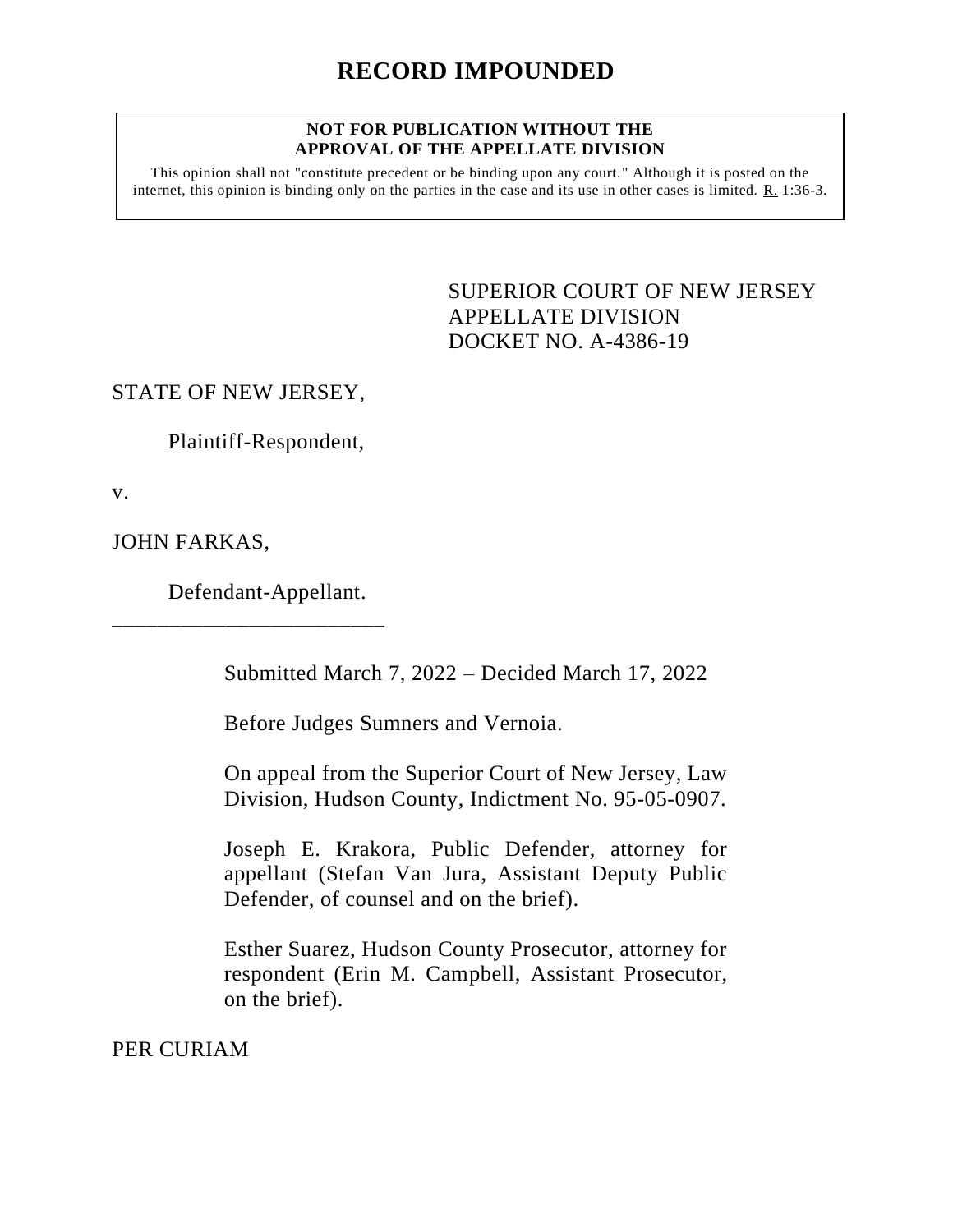In 1996, defendant John Farkas pleaded guilty to fourth-degree criminal sexual contact with a seventeen-year-old victim, N.J.S.A. 2C:14-3(a), and thirddegree criminal restraint, N.J.S.A. 2C:13-2. The original judgment of conviction showed the court imposed a sentence of 364 days in the county jail as a condition of probation. In 2006, the court amended the judgment of conviction to order defendant's compliance with Megan's Law, N.J.S.A. 2C:7-1 to -23, which is a mandatory sentence for a conviction for criminal sexual contact with a minor. See N.J.S.A. 2C:7-2(a) and (b)(2). Defendant appeals from orders entered in 2020 denying his motion to correct what he claimed is an illegal sentence — the requirement he comply with Megan's Law — and denying his motion to withdraw his 1996 guilty plea. We affirm the court's order denying defendant's motion to correct an illegal sentence, vacate the order denying defendant's motion to withdraw his guilty plea, and remand for a hearing of defendant's plea withdrawal motion and, if necessary, entry of a revised judgment of conviction accurately reflecting the offenses for which he was convicted and the sentence imposed.

# I.

Prior to attempting to set forth the pertinent facts, we note the task is rendered difficult by the parties' failure to comply with Rule 2:6-1. The Rule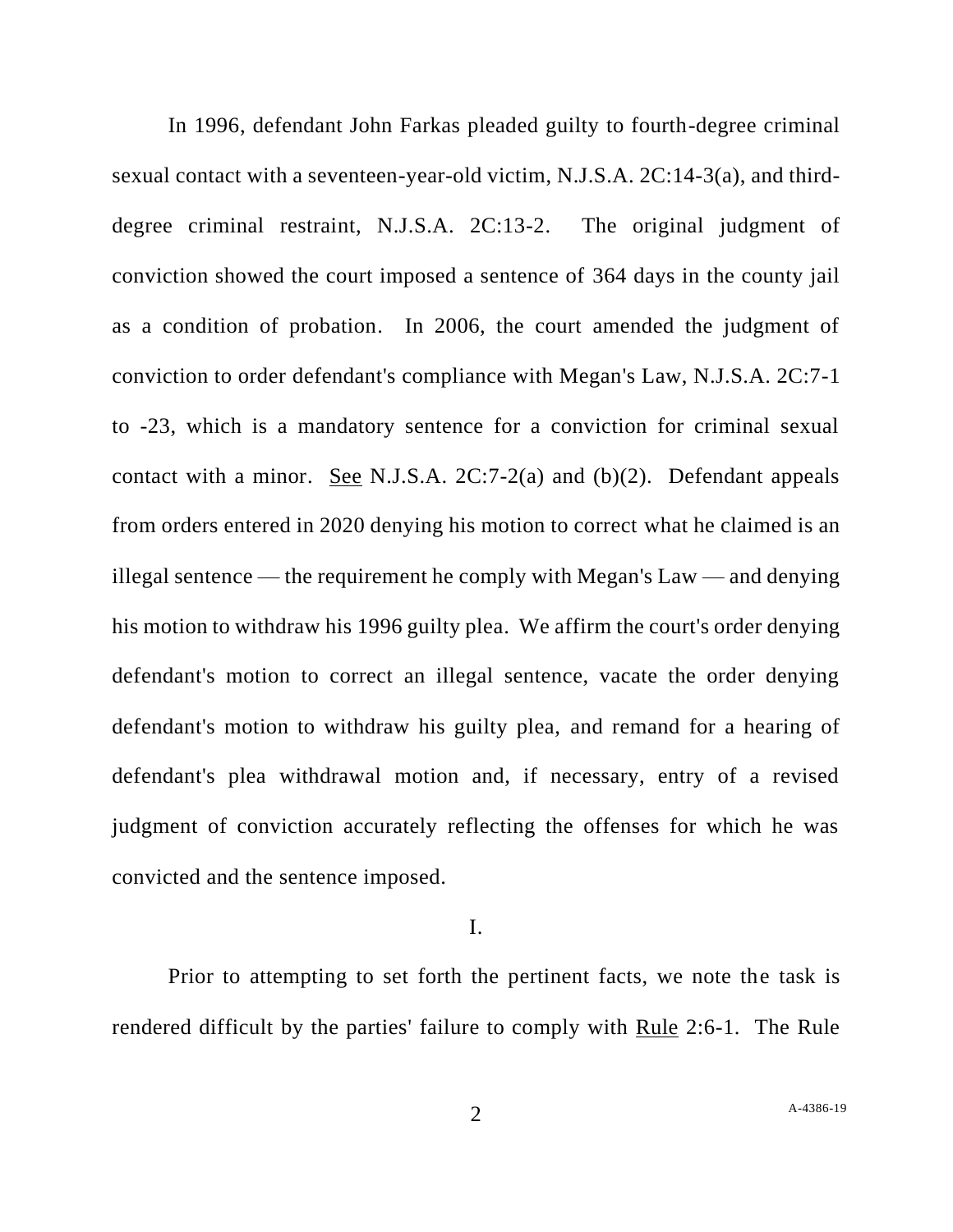provides that the parties' appendices "shall contain" all docket entries in the trial court proceedings, R. 2:6-1(a)(1)(B), and "such other parts of the record, excluding the stenographic transcript, as are essential to the proper consideration of the issues," R. 2:6-1(a)(1)(I).

Here, we are asked to review orders entered following the filing of two motions and yet the parties' appendices do not include any motion papers or any other discernable record showing the pleadings, exhibits, and other documents presented to the motion court. Defendant's statements of fact in his brief on appeal are not tethered to citations to any certification, affidavit, or other competent evidence. See R. 1:6-6. Instead, defendant cites only to the arguments of counsel before the motion court and to documents in his appendix. However, he fails to make any showing the documents in his appendix were submitted to the motion court, and, although he relies on the documents in support of his factual contentions, he fails to cite to any competent evidence presented to the motion court establishing their authenticity. See ibid.; see also Wells Fargo Bank, N.A. v. Ford, 418 N.J. Super. 592, 600 (App. Div. 2011) (explaining a trial court should not consider a "document unless it was authenticated by an affidavit or certification based on personal knowledge").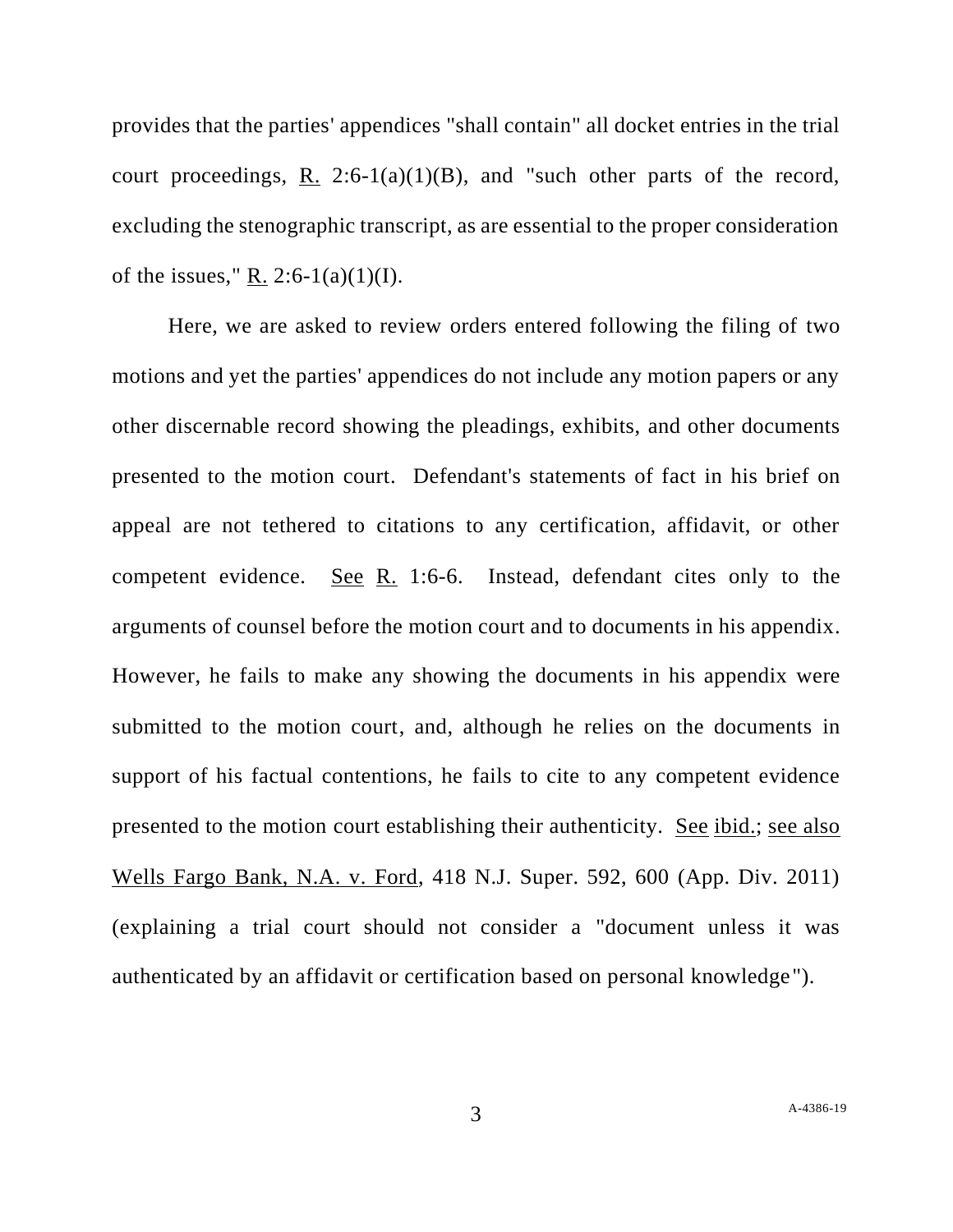Similarly, the State includes documents in its appendix, and relies on them to support its factual assertions, but it presents no competent evidence establishing their authenticity, and it makes no showing they were presented to the motion court. In support of its arguments on appeal, the State also relies on statements defendant allegedly made during a proceeding in another criminal case. The State refers to the transcript of the proceeding in its merits brief but fails to include the transcript in the record on appeal.

We are not "obliged to attempt review of an issue when the relevant portions of the record are not included." Cmty. Hosp. Grp., Inc. v. Blume Goldfaden Berkowitz Donnelly Fried & Forte, P.C., 381 N.J. Super. 119, 127 (App. Div. 2005). Nor can we properly decide the merits of an issue dependent on purported facts that are not supported by competent evidence presented on a complete record. We therefore limit our summary of the facts to those that appear uncontested and are also supported by what appear to be official court records, judgments, and orders, and we address only the legal issues that may be fairly decided based on those facts.

In 1996, defendant pleaded guilty to fourth-degree criminal sexual assault of a seventeen-year-old victim, N.J.S.A. 2C:14-3(a), and third-degree criminal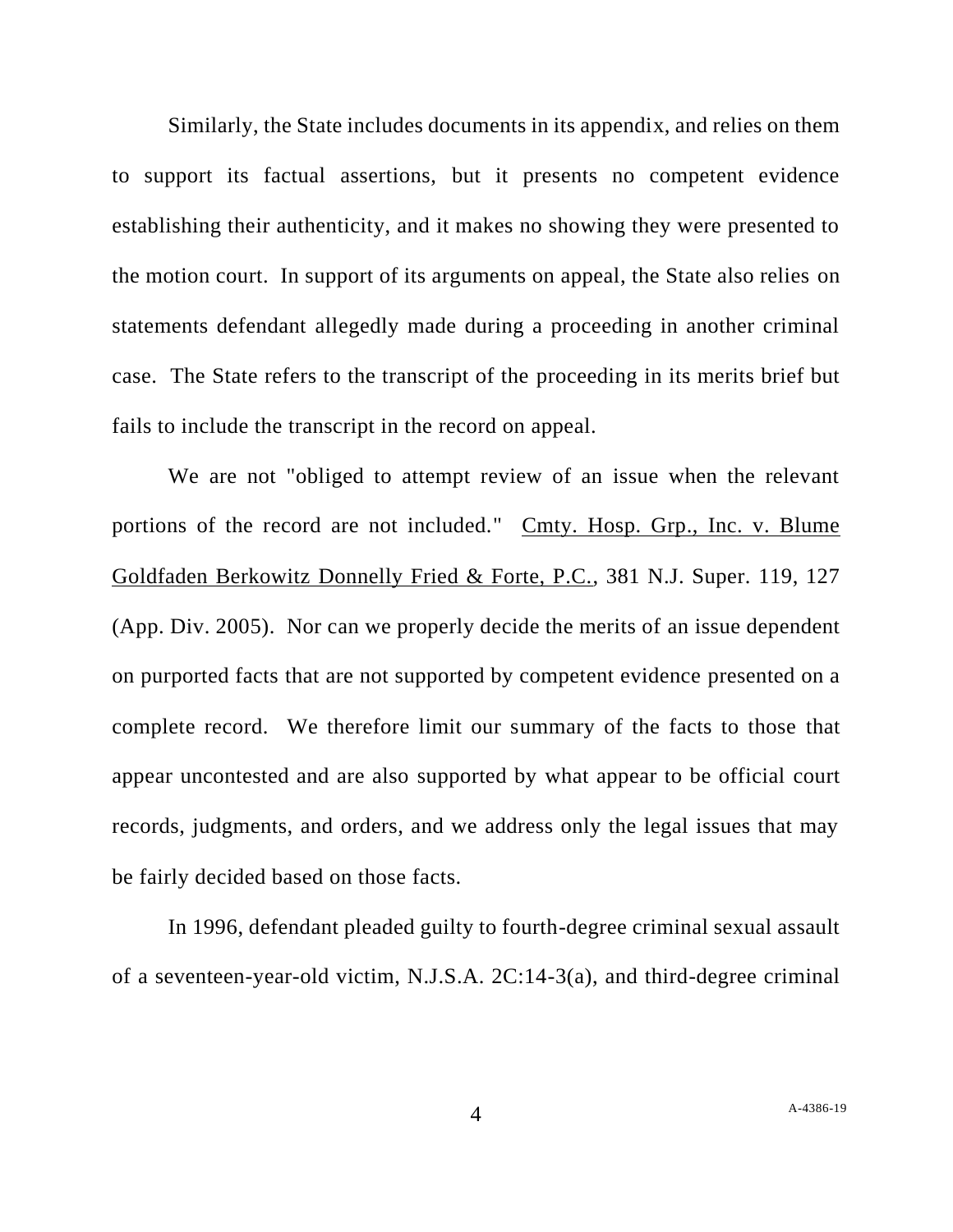restraint, N.J.S.A. 2C:13-2. The record does not include a transcript of defendant's plea proceeding.

Defendant's plea form reflects that he agreed to plead guilty to fourthdegree criminal sexual contact and third-degree criminal restraint. Our Criminal Code mandated defendant's sentence for criminal sexual contact with a minor include the requirement that he comply with the requirements of Megan's Law, N.J.S.A.  $2C:7-2(a)$  and  $(b)(2)$ ,<sup>1</sup> but the plea form does not include any reference to Megan's Law. The plea form also makes no mention of the special sentence of community supervision for life that was mandatory at the time for convictions for certain sexual offenses.

Defendant's November 14, 1996 judgment of conviction is inconsistent with his plea form. The judgment of conviction correctly shows defendant pleaded guilty to third-degree criminal restraint, but it also shows defendant pleaded guilty to fourth-degree aggravated criminal sexual contact instead of the fourth-degree criminal sexual contact offense referenced in the plea form. The judgment of conviction also did not order defendant's compliance with Megan's

<sup>&</sup>lt;sup>1</sup> N.J.S.A. 2C:7-2(a) provides in part that an individual convicted of a "sex offense" shall be required to comply with the registration and reporting requirements of Megan's Law. Criminal sexual contact with a victim who is a minor is defined as a "sex offense" under N.J.S.A. 2C:7-2(b)(2).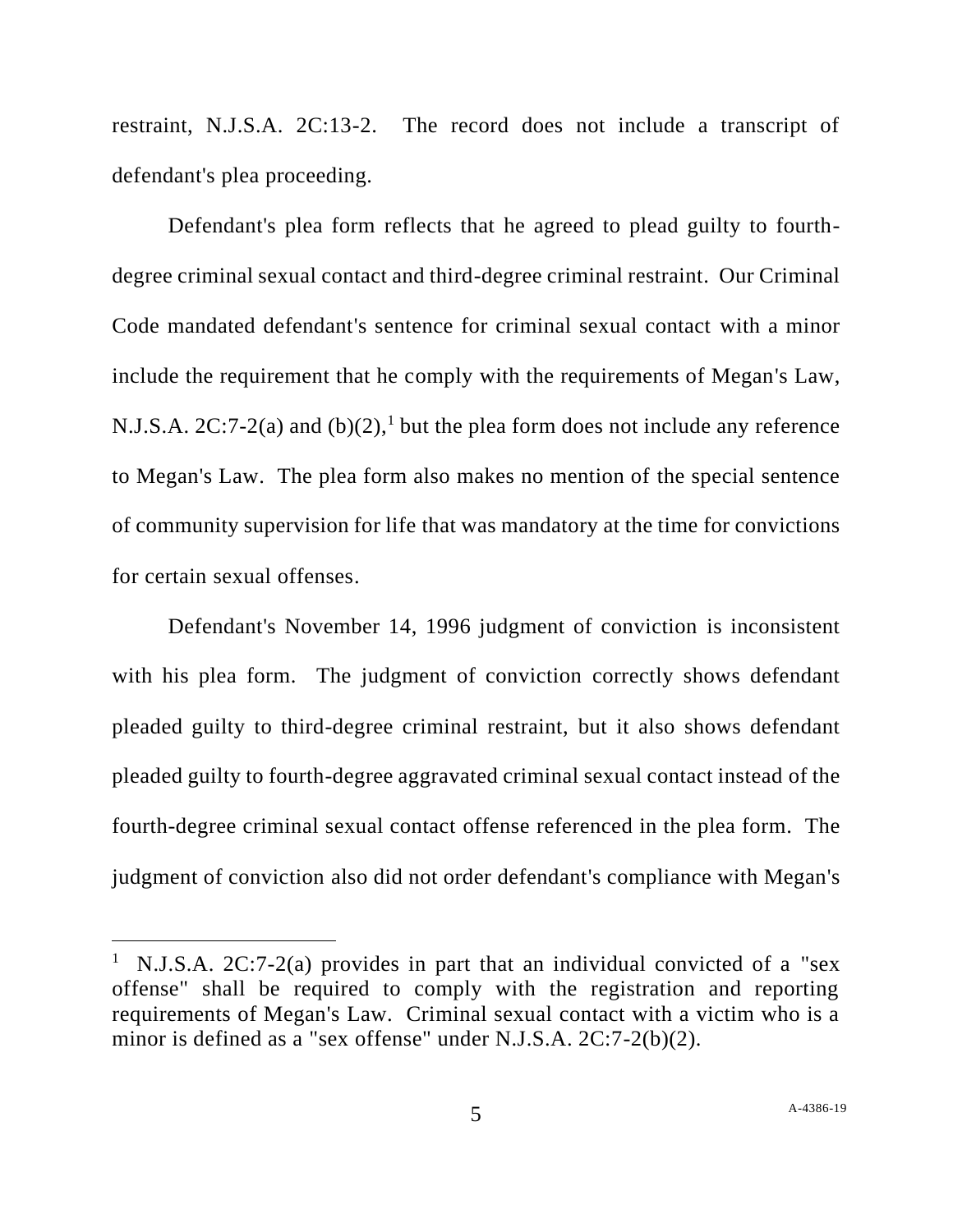Law even though that is a mandatory requirement for a conviction for fourthdegree criminal sexual contact with a minor. N.J.S.A. 2C:7-2(b)(2). The judgment of conviction otherwise shows defendant was sentenced in accordance with his plea agreement to 364 days as a condition of probation.

In September 2006, a judge different from the one who accepted defendant's plea and imposed sentence, entered an order amending the 1996 judgment of conviction. The amended judgment of conviction added the requirement that defendant serve the special sentence of parole supervision for life (PSL) for his conviction, as reflected on the 1996 judgment of conviction, for aggravated criminal sexual contact.**<sup>2</sup>** The amended judgment of conviction did not impose a requirement that defendant comply with Megan's Law.

The judge who entered the amended judgment of conviction subsequently ordered a further amendment to the judgment of conviction to reflect defendant was convicted of fourth-degree criminal sexual contact and not the purported

 $2<sup>2</sup>$  At the time of defendant's 1996 conviction, service of community supervision for life was mandatory for a conviction of certain sexual offenses, including aggravated criminal sexual contact. N.J.S.A. 2C:43-6.4(a) (1996). Community supervision for life was not an authorized sentence for a conviction for fourthdegree criminal sexual contact. Effective January 14, 2004, N.J.S.A. 2C:43- 6.4(a) was amended, replacing community supervision for life with PSL as a mandatory condition of sentences imposed for certain sexual offenses, including aggravated criminal sexual contact. L. 2003, c. 267, § 1.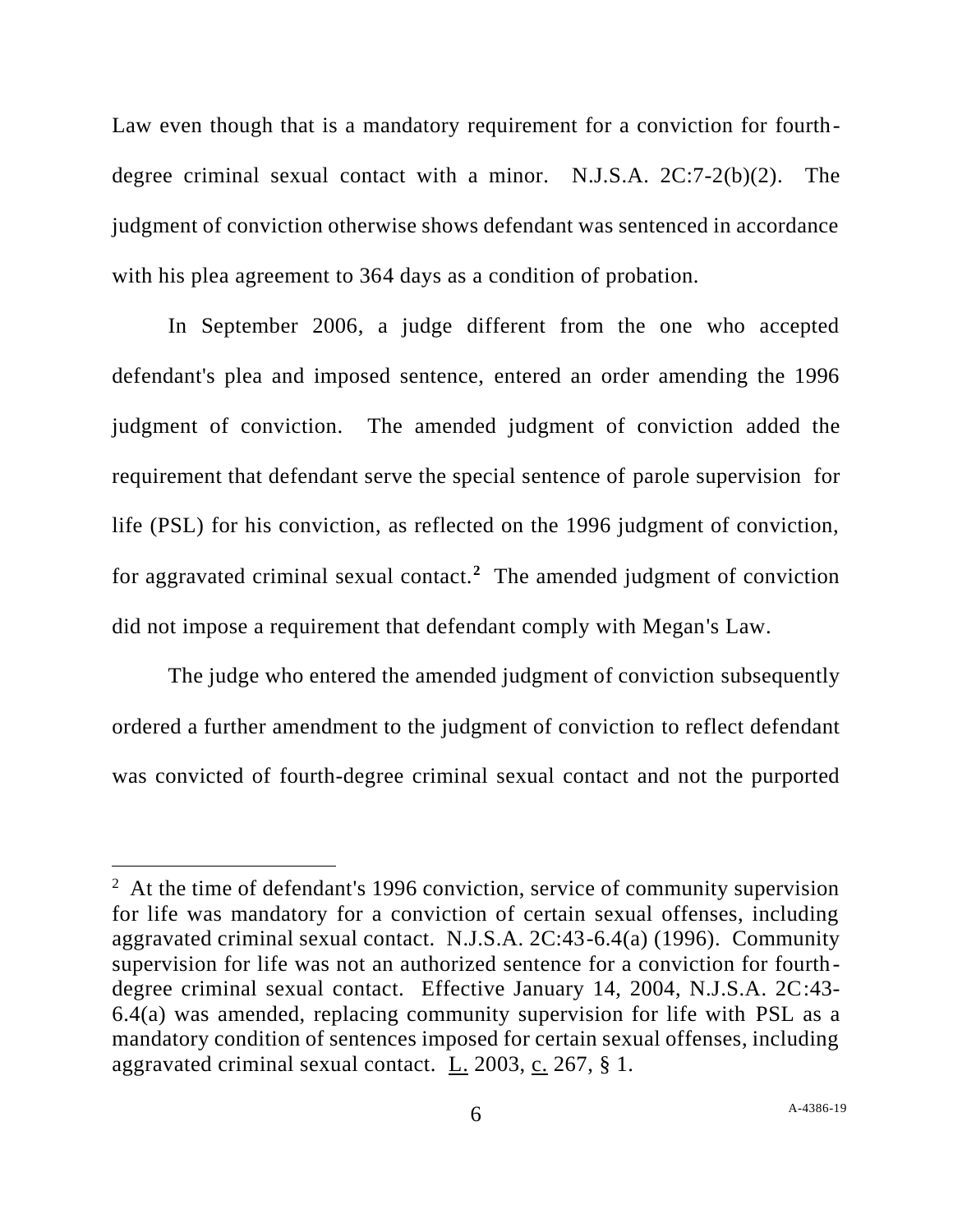aggravated fourth-degree criminal sexual contact offense shown in the 1996 judgment of conviction and 2006 amended judgment of conviction.<sup>3</sup>

Although its order directed the correction of the amended judgment of conviction to reflect defendant was convicted of fourth-degree criminal sexual contact, the court did not vacate the requirement in the 2006 amended judgment of conviction that defendant serve the special sentence of PSL that had been imposed based on the erroneous finding defendant was convicted of aggravated criminal sexual contact. See N.J.S.A. 2C:43-6.4(b). Instead, the court's order directed for the first time an amendment of the judgment of conviction requiring defendant's compliance with the requirements of Megan's Law.

In 2020, it appears—we do not have the motion papers—defendant moved for correction of an illegal sentence. See R. 3:21-10(b)(5). Based on the transcripts of the motion hearing, we discern defendant made two arguments. First, he claimed the judgment of conviction erroneously stated he was convicted of aggravated criminal sexual contact and, for that reason, in 2006 the court erroneously amended the judgment of conviction to require his service of the

 $3$  Our Criminal Code has never included a fourth-degree aggravated criminal sexual contact offense. Aggravated criminal sexual contact has always been a third-degree crime. L. 1979, c. 178, § 27. Criminal sexual contact is a fourthdegree crime. N.J.S.A. 2C:14-3(b).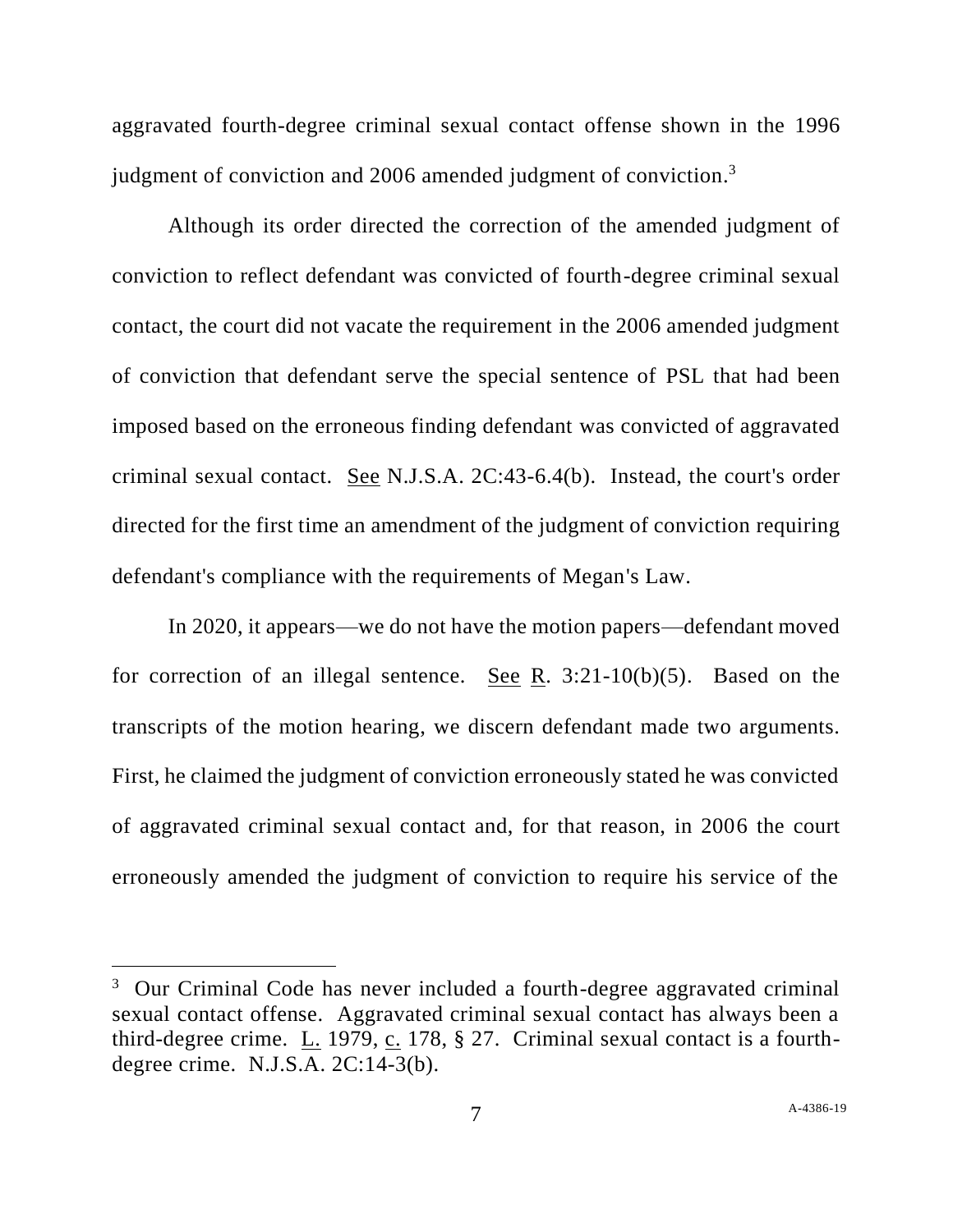special sentence of PSL under N.J.S.A. 2C:43-6.4(a). Defendant correctly argued that although PSL is a mandatory requirement for a conviction for aggravated criminal sexual contact, it is not a sentence authorized by law for an individual convicted of fourth-degree criminal sexual contact.<sup>4</sup> See N.J.S.A.  $2C:43-6.4(a)$ .

Although it appears there is no transcript available of defendant's 1996 plea proceeding, the parties did not dispute, and the motion court found, the plea form established defendant pleaded guilty to fourth-degree criminal sexual contact. Therefore, the original and 2006 amended judgments of conviction erroneously reflected he was convicted of aggravated criminal sexual contact. In its opinion from the bench, the court directed an amendment of defendant's judgment of conviction to reflect the fourth-degree criminal sexual contact

<sup>&</sup>lt;sup>4</sup> Defendant did not assert, at least at oral argument before the motion court, that imposition of the special sentence of PSL was also not a sentence authorized by law applicable to his 1996 conviction because PSL first became effective in 2004. See State v. Perez, 220 N.J. 423, 439-42 (2015) (explaining PSL cannot be imposed as a condition of a sentence for an offense committed prior to the January 14, 2004 effective date of the amendment to N.J.S.A. 2C:43-6.4 that eliminated community supervision for life and replaced it with PSL). If defendant had actually pleaded guilty to, and had been convicted of, an offense committed in 1996 that was subject to the requirements of N.J.S.A. 2C:43- 6.4(a), the court could only have required defendant serve the special sentence of community supervision for life under the statute. See ibid.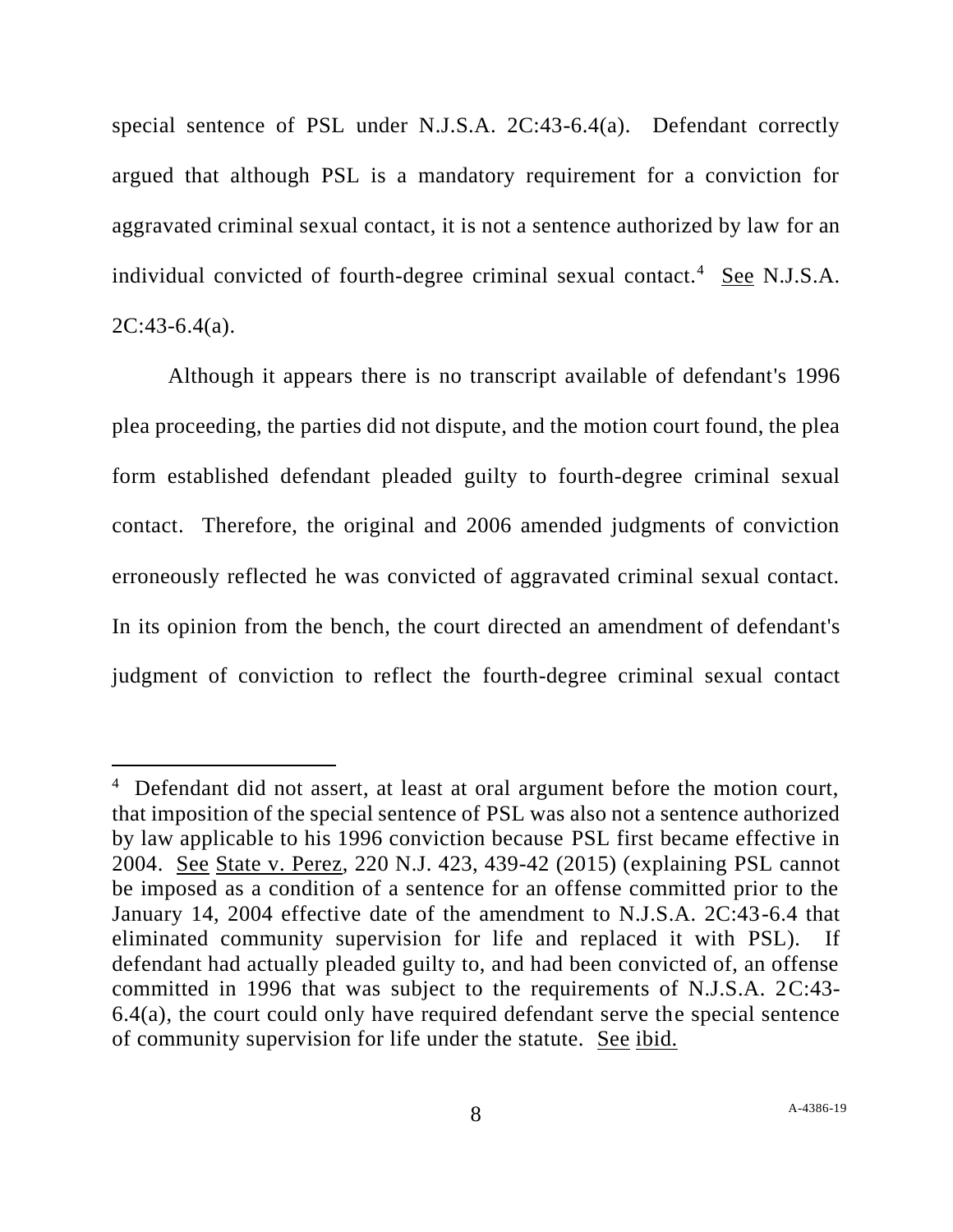offense to which he pleaded, and, because neither community supervision for life nor PSL are authorized dispositions for a conviction of criminal sexual contact, see N.J.S.A. 2C:43-6.4(a), the court vacated the requirement defendant serve the special sentence of PSL imposed in the 2006 amended judgment of conviction.<sup>5</sup>

Defendant's second argument in support of his motion for correction of an illegal sentenced centered on the 2006 order's requirement that he comply with Megan's Law. Defendant claimed imposition of a sentence requiring compliance with Megan's Law is mandated for a conviction of criminal sexual

<sup>5</sup> As noted, the record shows that in its 2006 order the court directed an amendment of the judgment of conviction "to correct the designation of" the aggravated criminal sexual contact charge to fourth-degree criminal sexual contact. It is unclear why the motion court in 2020 was required to address the issue anew and, although the motion court ordered the same relief and further determined the judgment of conviction should be amended to delete the requirement that defendant serve the special sentence of PSL, the record does not include a written order memorializing the court's decision on those issues or a final amended judgment of conviction accurately reflecting defendant's conviction for fourth-degree criminal sexual contact, N.J.S.A. 2C:14-3(b), eliminating the requirement that he serve the special sentence of PSL, and imposing the requirement that defendant comply with Megan's Law. We therefore remand, in part, for the court to ensure there is a final amended judgment of conviction that accurately reflects the offenses for which he was convicted and the appropriate sentencing conditions and requirements attendant to his convictions. If such a judgment of conviction does not exist, the court shall enter one, unless it otherwise determines defendant's plea should be withdrawn.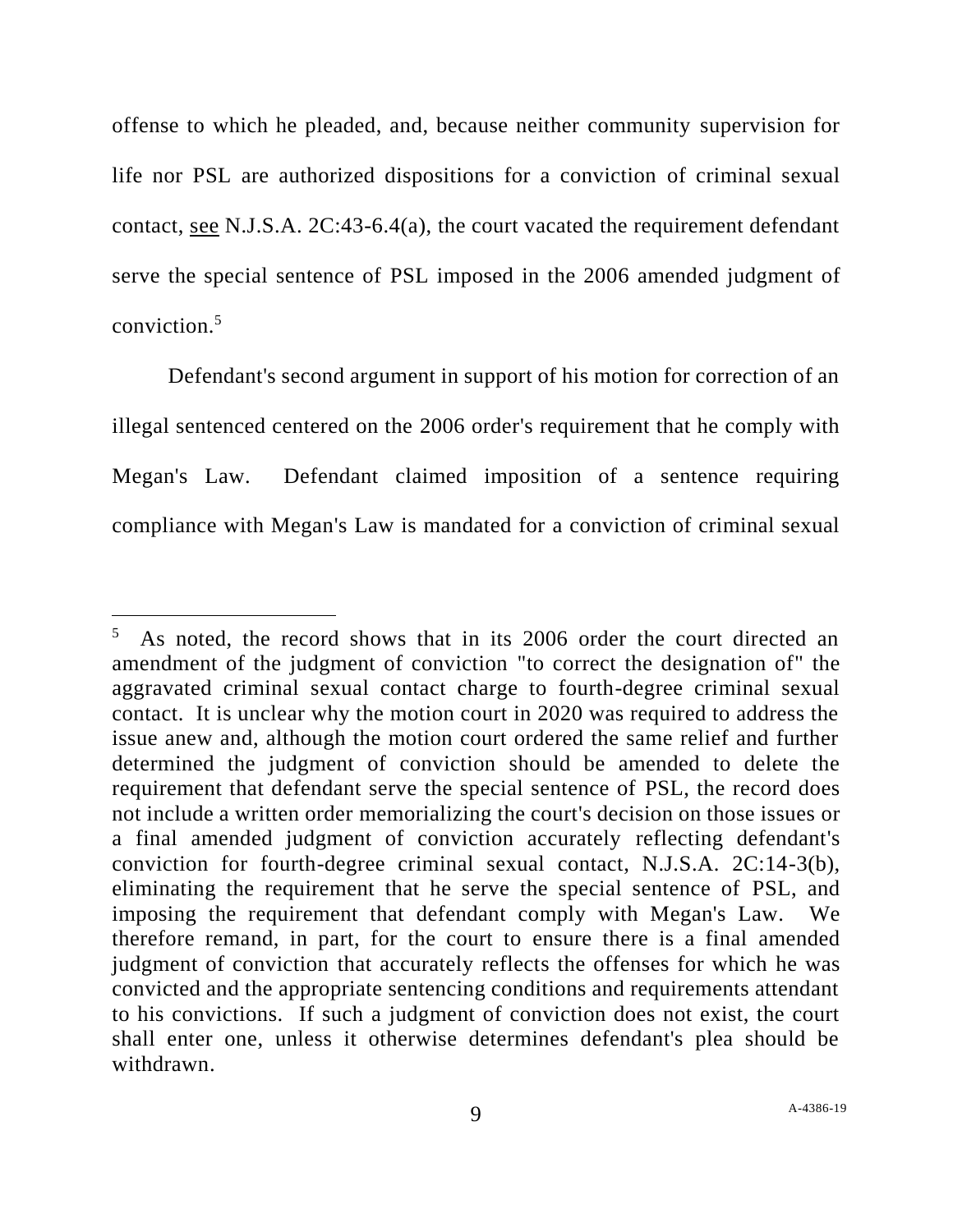contact only where the victim is a minor. See N.J.S.A. 2C:7-2(b)(2). He asserted a minor is an individual under the age of sixteen and, therefore, his conviction for criminal sexual contact with the seventeen-year-old victim did not permit imposition of Megan's Law requirements as a condition of his sentence. He also argued he could not be properly sentenced to comply with Megan's Law because he was not advised he would be subject to its requirements when he pleaded.

In an opinion from the bench, the court rejected defendant's argument his conviction for criminal sexual contact on a seventeen-year-old victim did not require imposition of a Megan's Law sentence under N.J.S.A. 2C:27-2(b)(2). The court found no support for defendant's claim a minor is someone under the age of sixteen, and the court concluded that because the seventeen-year-old victim was a minor, N.J.S.A. 2C:27-2(b)(2) mandated that defendant's sentence include his compliance with Megan's Law. Thus, the court determined defendant's compliance with Megan's Law constituted a sentence authorized by law, and the court denied defendant's motion to correct what he claimed was an illegal sentence.

The court did not address the merits of defendant's other argument—that his compliance with Megan's Law was an illegal sentence because he was not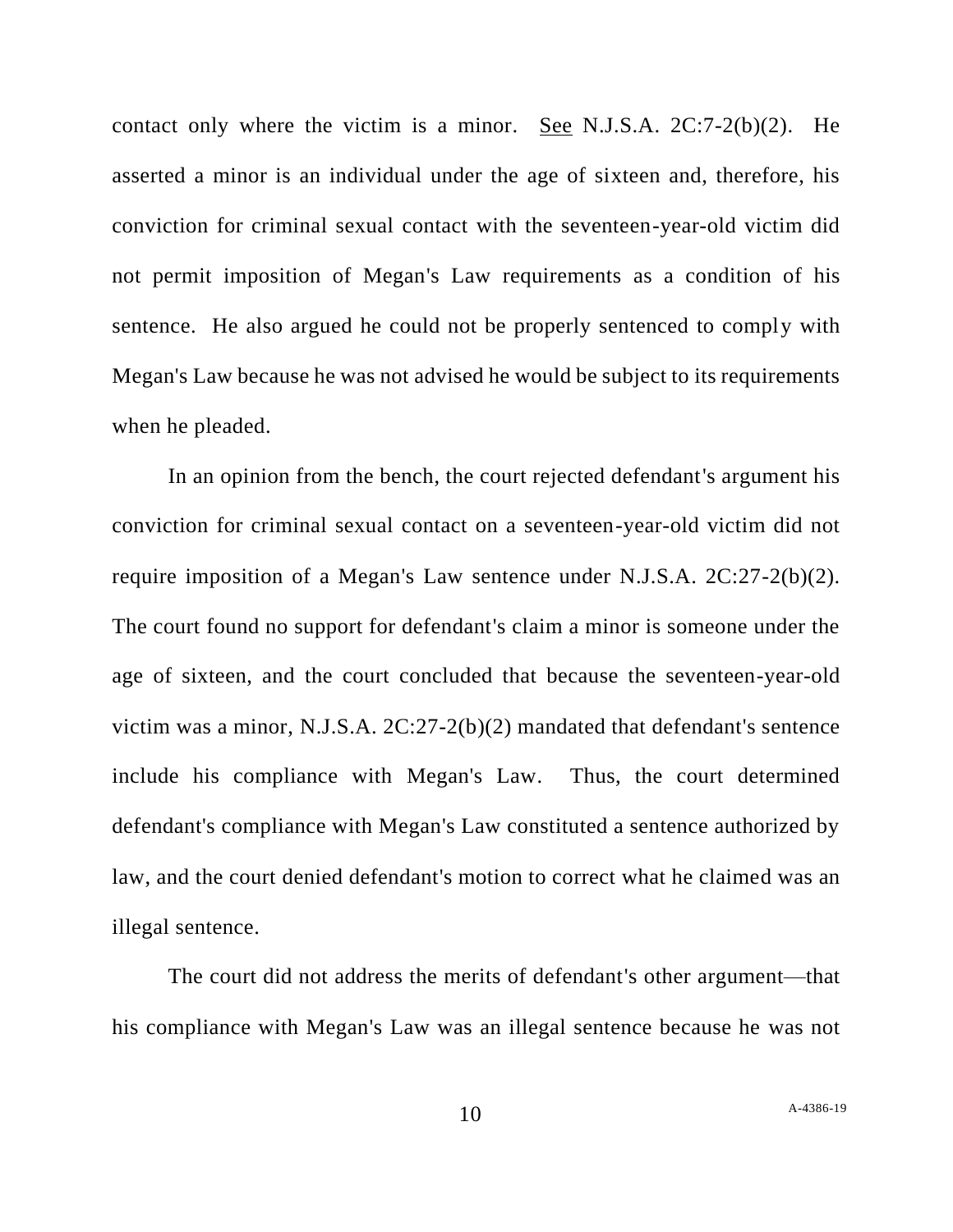informed he would be required to comply with Megan's Law when he pleaded. The court determined defendant's claim was more properly made in support of a motion to withdraw his 1996 guilty plea. Thus, the court entered an order denying defendant's motion to the extent it sought a determination his Megan's Law sentence was illegal, and the court directed the filing of a separate motion to withdraw his guilty plea.

Again, we have not been supplied with any papers submitted in support of defendant's motion to withdraw his guilty plea, see R. 2:6-1(a)(1), but we discern from the transcript of the motion hearing that defendant contended he was entitled to withdraw his plea because he had not been advised he would be subject to the requirements of Megan's Law for his conviction for criminal sexual contact with a minor, see N.J.S.A. 2C:43-6.4(b), when he pleaded. Defendant also claimed he demonstrated an entitlement to withdraw his plea based on the factors enunciated by the Court in <u>State v. Slater</u>, 198 N.J. 145  $(2009).<sup>6</sup>$ 

 $6$  The four **Slater** factors are:  $''(1)$  whether the defendant has asserted a colorable claim of innocence; (2) the nature and strength of defendant's reasons for withdrawal; (3) the existence of a plea bargain; and (4) whether withdrawal would result in unfair prejudice to the State or unfair advantage to the accused." 198 N.J. at 157-58.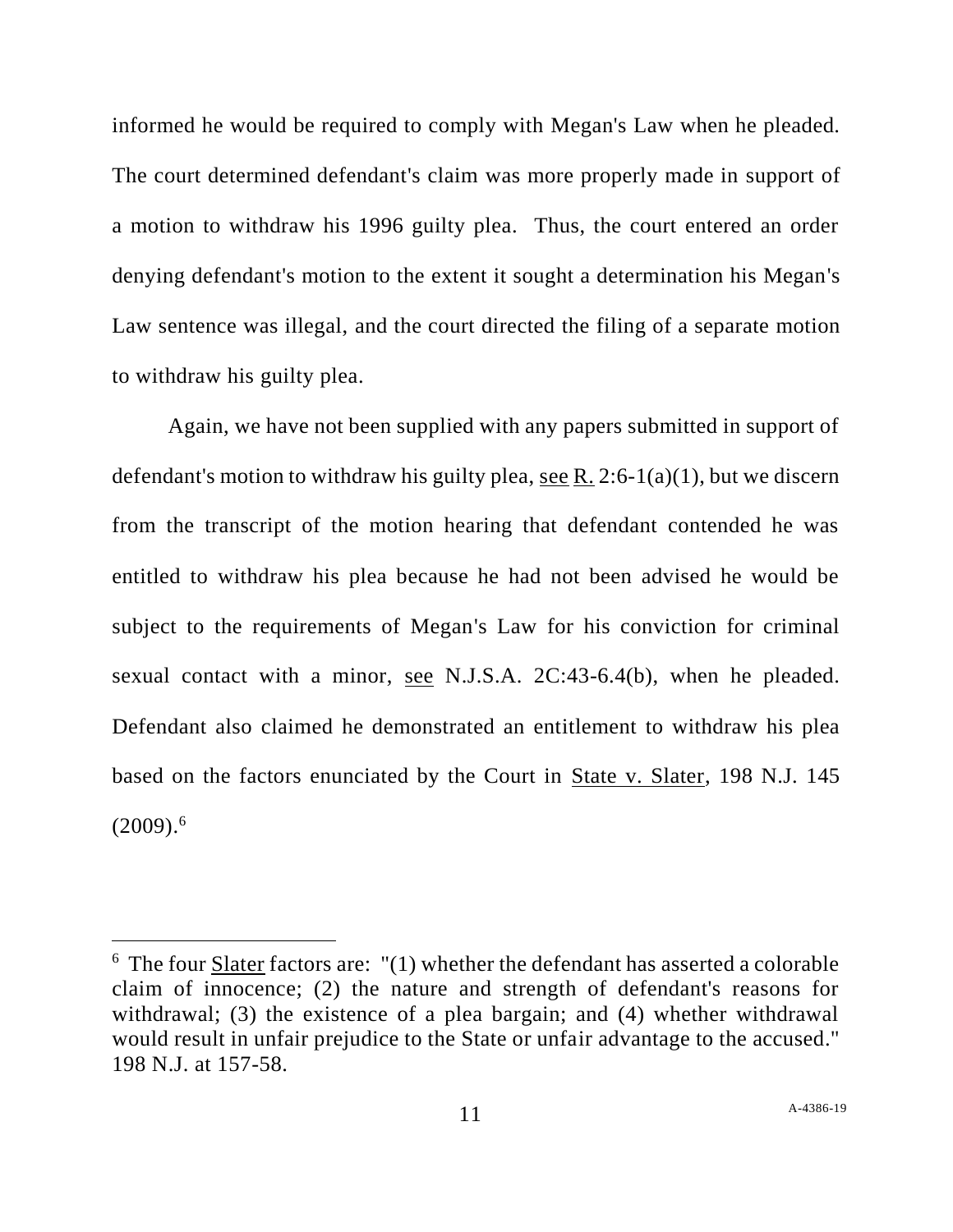In a detailed decision from the bench based on a record we have not been supplied on appeal, the court made findings of fact as to each of the Slater factors, and concluded they did not weigh in favor of defendant's motion to withdraw his 1996 guilty plea. The court entered an order denying defendant's motion, and this appeal followed.

Defendant makes the following arguments:

#### POINT I

THE TRIAL COURT ERRED IN DENYING THE MOTION TO CORRECT THE ILLEGAL SENTENCE BECAUSE THE VICTIM WAS NOT A MINOR; THEREFORE, THE IMPOSITION OF MEGAN'S LAW REQUIREMENTS WAS ILLEGAL.

## POINT II

IF THE TRIAL COURT CORRECTLY DETERMINED THAT IMPOSITION OF MEGAN'S LAW WAS LAWFULLY REQUIRED, THEN THE COURT ERRED IN DENYING DEFENDANT'S MOTION FOR WITHDRAWAL OF HIS GUILTY PLEA BECAUSE HE DID NOT BARGAIN FOR A SENTENCE THAT INCLUDED MEGAN'S LAW.

## II.

Defendant argues he could not properly be sentenced to comply with the requirements of Megan's Law because that sentence is authorized for a

conviction for fourth-degree criminal sexual contact where the victim of the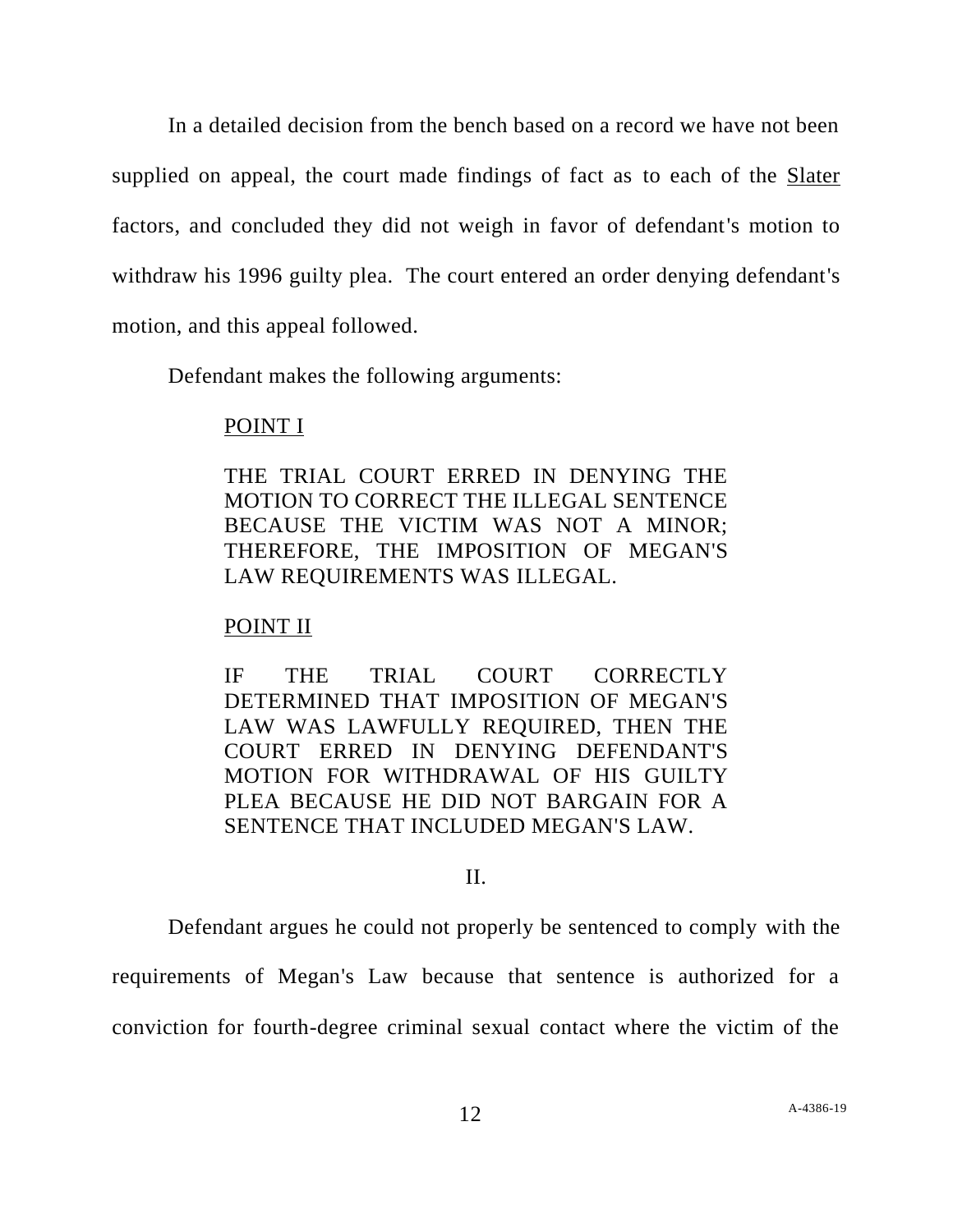crime is a minor. See N.J.S.A.  $2C:7-2(b)(2)$ . He contends the victim of his offense was seventeen years old and does not qualify as a minor under N.J.S.A. 2C:7-2(b)(2), and therefore his Megan's Law sentence is illegal because it is not authorized by law. See State v. Hyland, 238 N.J. 135, 145 (2019) (explaining "[t]here are two categories of illegal sentences: those that exceed the penalties authorized for a particular offense, and those that are not authorized by law").

Whether a sentence is illegal is an issue of law that we review de novo. State v. Drake, 444 N.J. Super. 265, 271 (App. Div. 2016). We must apply the law in our analysis, and we "afford no special deference to the trial court's interpretation of the law or the legal consequences that flow from established facts." Hyland, 238 N.J. at 143.

Defendant's argument requires that we interpret that part of N.J.S.A. 2C:7- 2(b)(2) requiring imposition of a Megan's Law sentence for a conviction for "criminal sexual contact pursuant to N.J.S.A. 2C:14-3(b) if the victim is a minor." Defendant does not dispute he was convicted of committing criminal sexual contact. He claims only that to qualify as a minor under N.J.S.A. 2C:7-  $2(b)(2)$ , the victim must be under the age of sixteen.

When interpreting a statute, "our primary goal is to discern the meaning and intent of the Legislature." State v. Gandhi, 201 N.J. 161, 176 (2010) (citing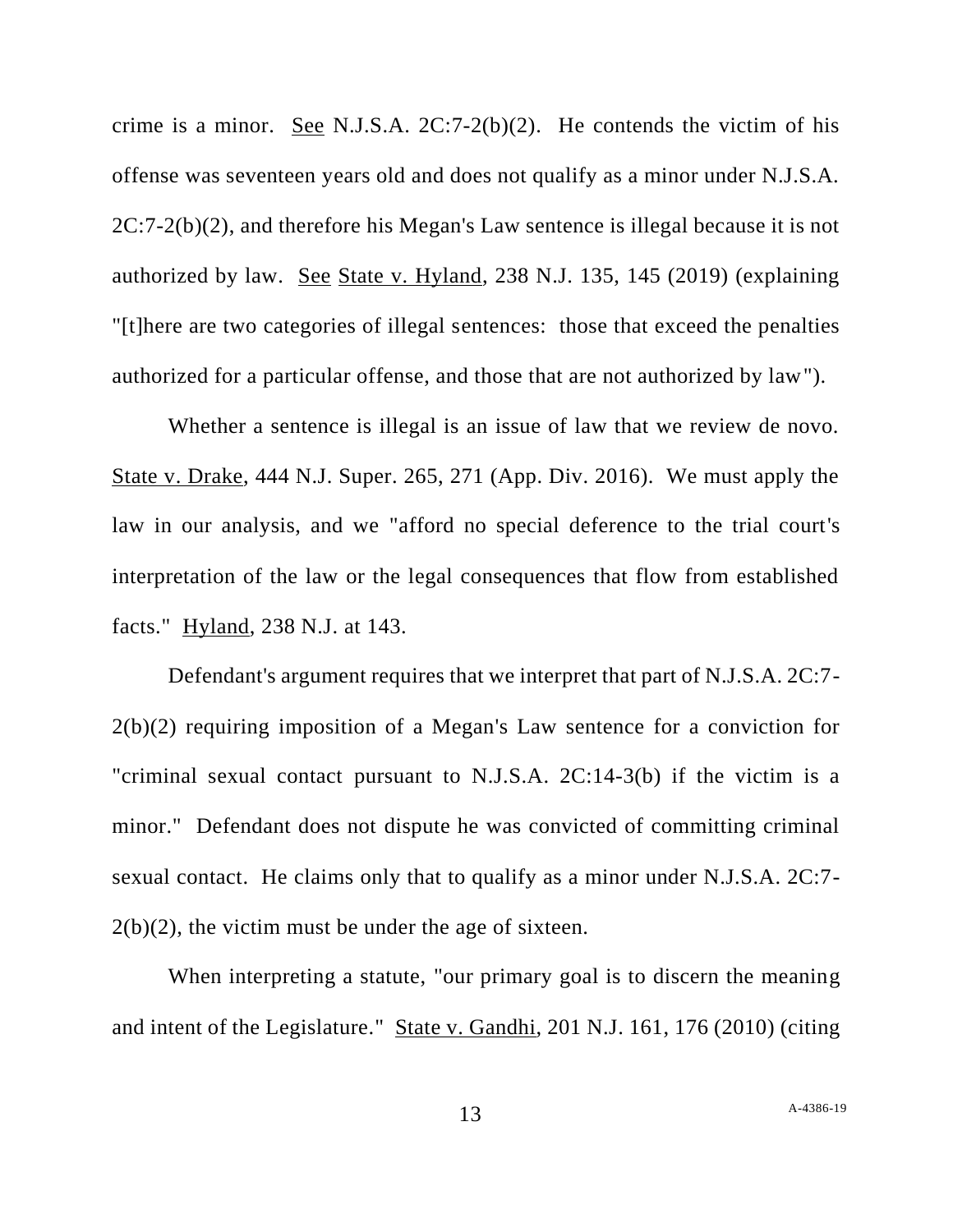State v. Smith, 197 N.J. 325, 332 (2009)). Generally, "the best indicator of that intent is the plain language chosen by the Legislature." Ibid. (citing DiProspero v. Penn, 183 N.J. 477, 492 (2005)). "Where the plain language of a statute is clear, we enforce the statute as written." Correa v. Grossi, 458 N.J. Super. 571, 579 (App. Div. 2019) (citing DiProspero, 183 N.J. at 492).

The term "minor" is not defined in Megan's Law, N.J.S.A. 2C:7-1 to -23, and it is not otherwise expressly defined in our Criminal Code. We do not consider minor a "[t]echnical word[] or phrase[]," and we therefore apply "its generally accepted meaning, according to the approved usage of the language." N.J.S.A. 1:1-1; see State v. Ferencsik, 326 N.J. Super. 228, 231 (App. Div. 1999) ("In the absence of a special meaning, the words in a statute are to be given their ordinary and well understood meaning.").

Minor has long been understood to refer to an individual who has not reached the age of majority. See Black's Law Dictionary 1193 (11th ed. 2019) (defining minor as "[s]omeone who has not reached full legal age"); see also Black's Law Dictionary 997 (6th ed. 1990) (defining minor as "[a]n infant or person who is under the age of legal competence"); see also Black's Law Dictionary 899 (5th ed. 1979) (defining minor as "[a]n infant or person who is under the age of legal competence"); see also Black's Law Dictionary 1148 (4th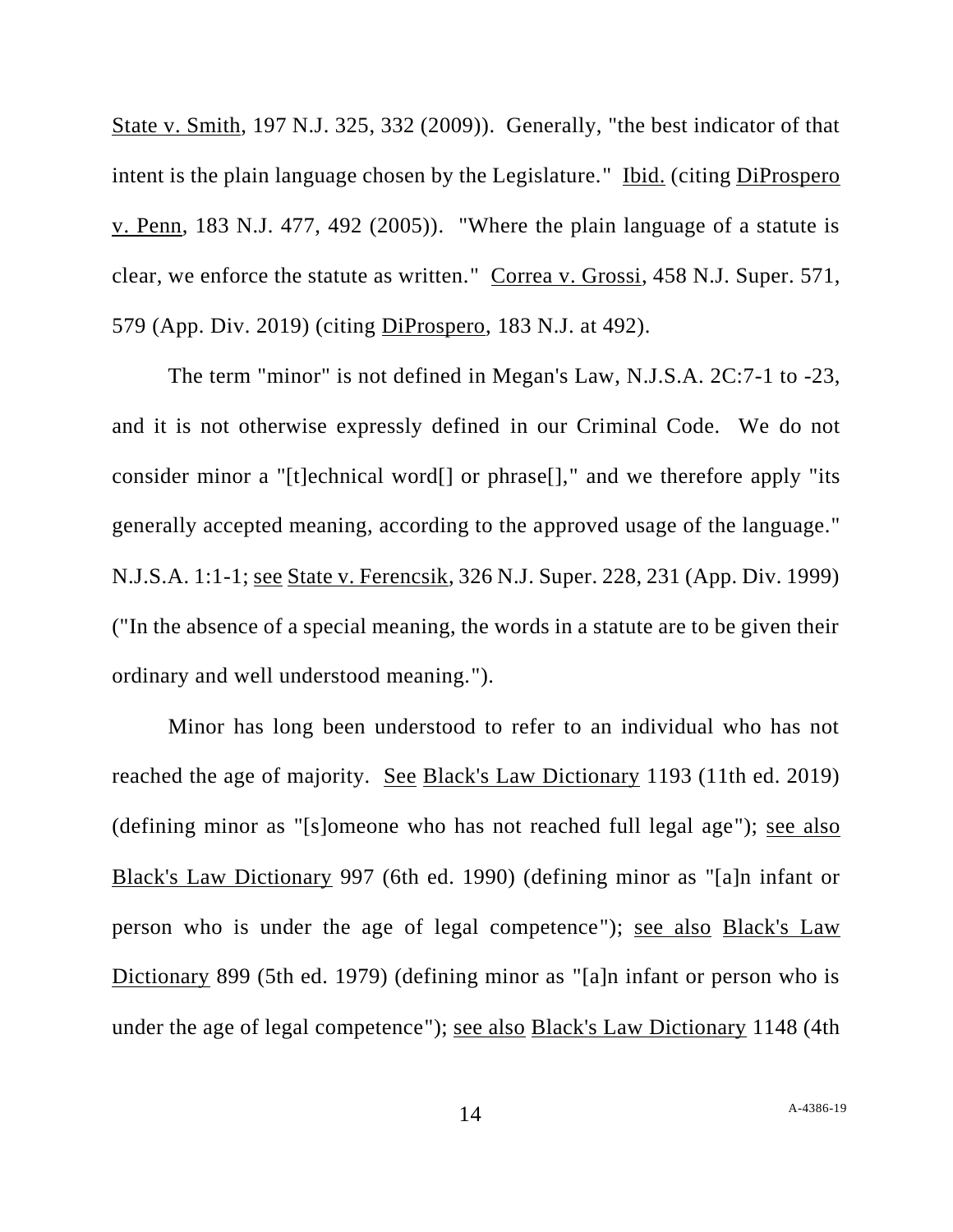ed. 1968) (defining minor as "[a]n infant or person who is under the age of legal competence"). Our Legislature has determined that eighteen is the age of majority in this State. N.J.S.A. 9:17B-3 declares that, other than in limited defined circumstances of no relevance to our interpretation of N.J.S.A. 2C:7-  $2(b)(2)$ , "every person [eighteen] or more years of age shall in all ... matters and for all purposes be deemed an adult." Thus, the plain, ordinary, and wellaccepted meaning of minor in New Jersey is a person who is under the age of eighteen.

This interpretation is also consistent with the Legislature's use of the term "minor" in other provisions of the Criminal Code. For example, N.J.S.A. 2C:25- 19(a), in part, defines domestic violence as including a number of specified prohibited acts committed "by and adult or an emancipated minor." N.J.S.A. 2C:25-19(e) defines "[e]mancipated minor" as "a person who is under the age of [eighteen] years of age but who has been married, has entered military service, has a child or is pregnant or has been previously declared by a court or an administrative agency to be emancipated." Thus, in enacting that provision of the Criminal Code, the Legislature clearly expressed an understanding of the term "minor" that is consistent with the term's plain and ordinary usage — an individual who has not reached the age of majority, which is eighteen.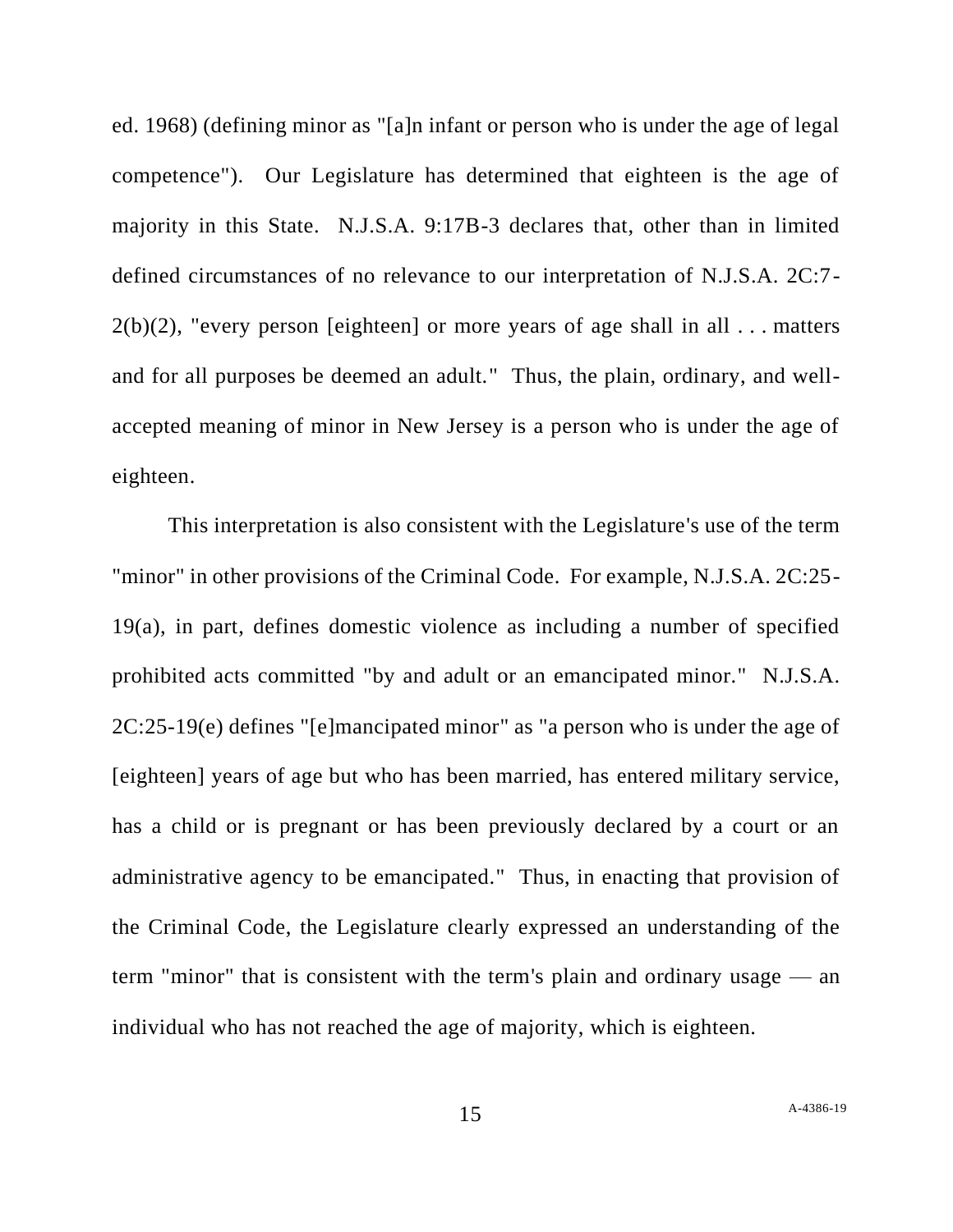Similarly, the Legislature employed the term "unemancipated minor" in N.J.S.A. 2C:14-14 to refer to individuals who are under eighteen years of age. The statute provides that a victim of certain sexual offenses committed by an unemancipated minor shall not seek a temporary protective order pursuant to the Sexual Assault Survivor Protection Act of 2015, N.J.S.A. 2C:14-13 to -23. N.J.S.A. 2C:14-14(b)(1). Instead, the Act provides that where the offense was committed by an unemancipated minor, the victim may seek a protective order under the New Jersey Code of Juvenile Justice, 2A:4A-20 to -49, which is limited in its application to individuals who commit offenses while under the age of eighteen. See N.J.S.A. 2A:4A-25 (vesting jurisdiction in the Chancery Division, Family Part, over crimes, offenses, and violations committed by individuals who are under the age of eighteen). Thus, the Legislature's use of the term minor in N.J.S.A. 2C:14-14(b)(2) is clearly limited to individuals who have not yet reached the age of eighteen.

In State ex. rel. J.P.F., we considered a seventeen-year-old juvenile's argument that he should not be required to comply with Megan's Law based on his adjudication for committing criminal sexual contact under N.J.S.A. 2C:14- 3(b) on a seventeen-year-old victim. 368 N.J. Super. 24, 26 (App. Div. 2004). We rejected the argument, finding it was not supported by the plain language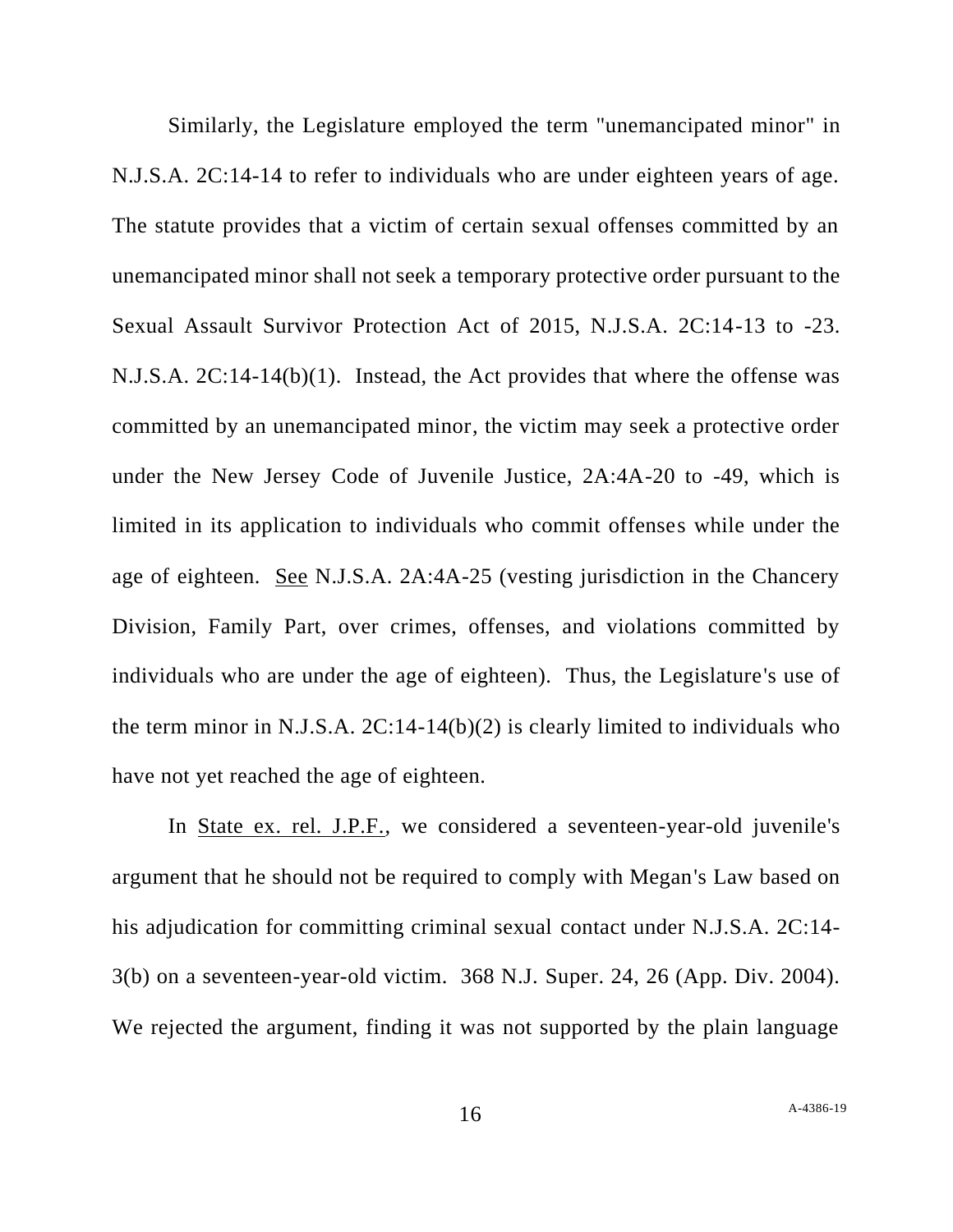and requirements of N.J.S.A. 2C:7-2(a) and (b)(2). Id. at 40-42. We explained that under N.J.S.A. 2C:7-2(b)(2), "[t]he Legislature has chosen to make criminal sexual contact a Megan's Law offense only if the victim is a minor." Id. at 41. We held that even though defendant was a seventeen-year-old juvenile when he committed the offense, "[t]he circumstances of the case provide[d] no occasion for judicial interpretation of N.J.S.A. 2C:7-2(b)[(]2[)] at variance with its plain language" because the victim, at age seventeen, was a minor. Id. at 45. We discern no basis for a different holding here.

Defendant argues that the term "minor" in N.J.S.A. 2C:7-2(b)(2) should be limited to individuals under the age of sixteen. He contends that "minor" is synonymous with "child" and, when he committed the crime in 1996, "child" was defined, in N.J.S.A. 2C:24-4(b)(1) as "any person under [sixteen] years of age."<sup>7</sup> Defendant therefore argues we should interpret N.J.S.A.  $2C:7-2(b)(2)$ under that standard and, as a result, a Megan's Law sentence could be imposed on a person convicted of criminal sexual contact in 1996 only if the victim was under the age of sixteen.

<sup>&</sup>lt;sup>7</sup> N.J.S.A. 2C:24-4(b)(1) was amended in 2013 to change the definition of "child" to "any person under [eighteen] years of age." L. 2013, c. 51, § 13.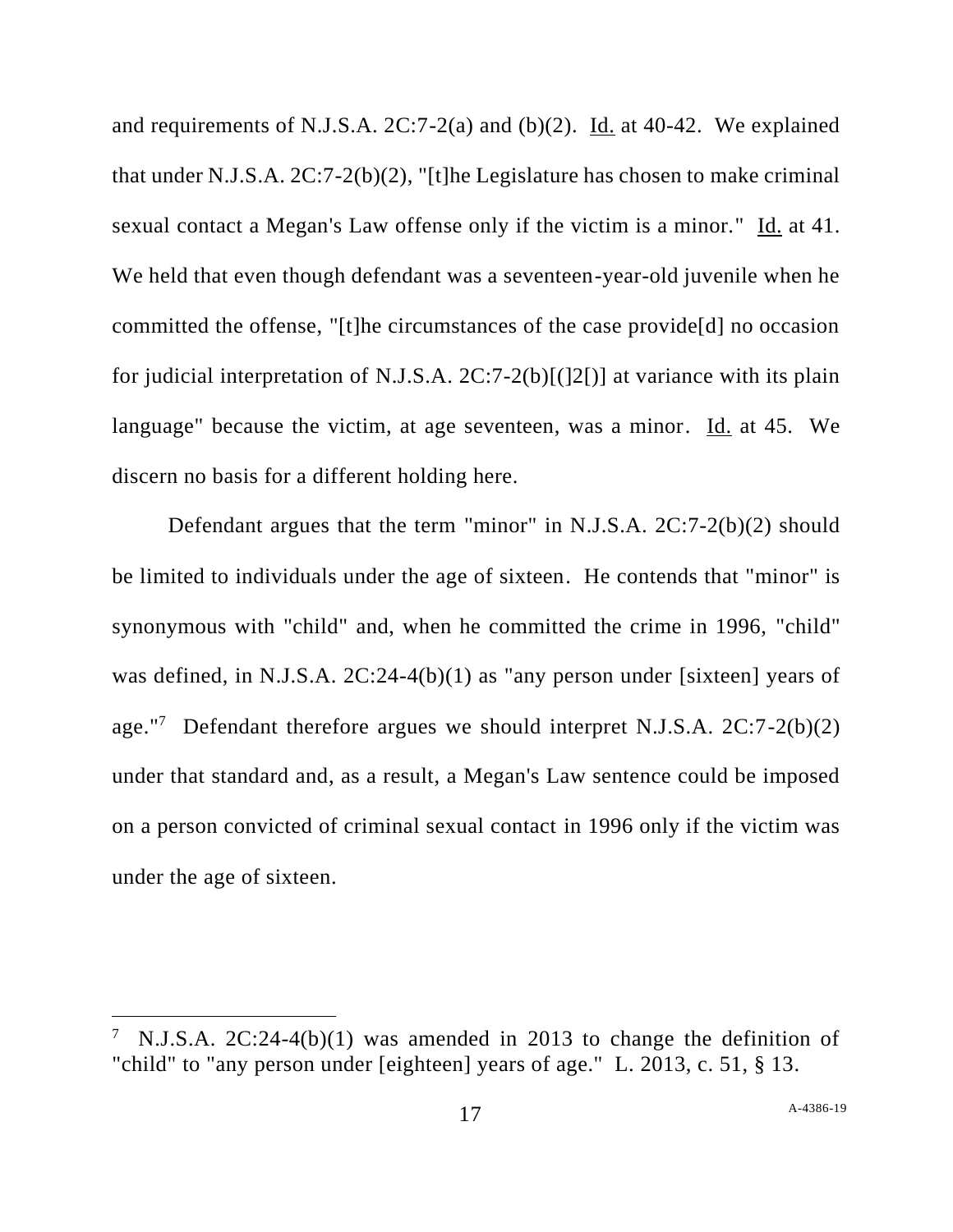We reject defendant's argument because it ignores that application of the definition of child in N.J.S.A. 2C:24-4(b)(1) was expressly limited to the crime of endangering the welfare of a child in N.J.S.A. 2C:24-4; the statute defines the term "child" only "[a]s used in" N.J.S.A. 2C:24-4. The definition of "child" used in N.J.S.A. 2C:24-4 does not have application elsewhere in the Criminal Code, and defendant offers no other basis to conclude the definition has any relevance or application to the term "minor" employed by the Legislature in N.J.S.A. 2C:7-2(b)(2).

In sum, we are not persuaded by defendant's claim he could not be properly sentenced to Megan's Law compliance because the seventeen-year-old victim of the criminal sexual contact offense to which he pleaded is not a minor under N.J.S.A. 2C:7-2(b)(2). The court correctly denied his motion to correct an illegal sentence under Rule 3:21-10(b)(5) because imposition of the Megan's Law requirements was authorized by law and did not exceed the punishment authorized by law. See Hyland, 238 N.J. at 145.

#### III.

Defendant also argues the court erred by denying his motion to withdraw his 1996 guilty plea. He claims the court incorrectly applied the Slater factors in its denial of his motion, and the court erred by failing to find he did not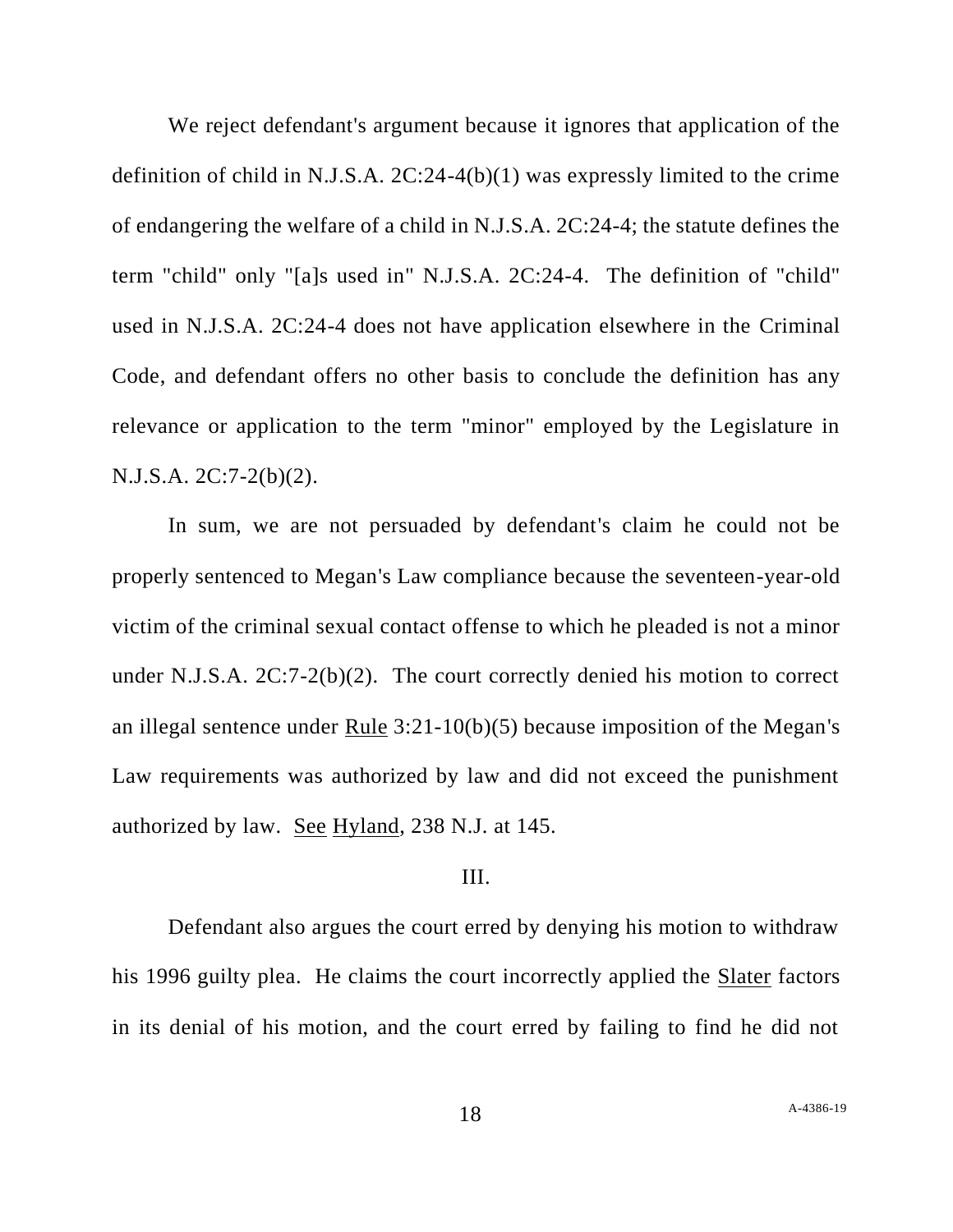knowingly and voluntarily plead because he was never advised he would be required to comply with Megan's Law under N.J.S.A. 2C:7-2(b)(2).

When we review an order denying a motion to withdraw a guilty plea, "[a] trial judge's finding that a plea was voluntarily and knowingly entered is entitled to appellate deference so long as that determination is supported by sufficient credible evidence in the record." State v. Lipa, 219 N.J. 323, 332 (2014). An appellate court will reverse a trial court's decision denying a "defendant's request to withdraw their guilty plea . . . only if there was an abuse of discretion which renders the lower court's decision clearly erroneous." Ibid. (quoting State v. Simon, 161 N.J. 416, 444 (1999)). "A denial of a motion to vacate a plea is 'clearly erroneous' if the evidence presented on the motion, considered in light of the controlling legal standards, warrants a grant of that relief." State v. O'Donnell, 435 N.J. Super. 351, 372 (App. Div. 2014) (quoting State v. Mustaro, 411 N.J. Super. 91, 99 (App. Div. 2009)).

Rule 3:9-2 sets forth the standards and requirements for a court's acceptance of a plea:

> The court, in its discretion, may refuse to accept a plea of guilty and shall not accept such a plea without first questioning the defendant personally, under oath or by affirmation, and determining by inquiry of the defendant and others, in the court's discretion, that there is a factual basis for the plea and that the plea is made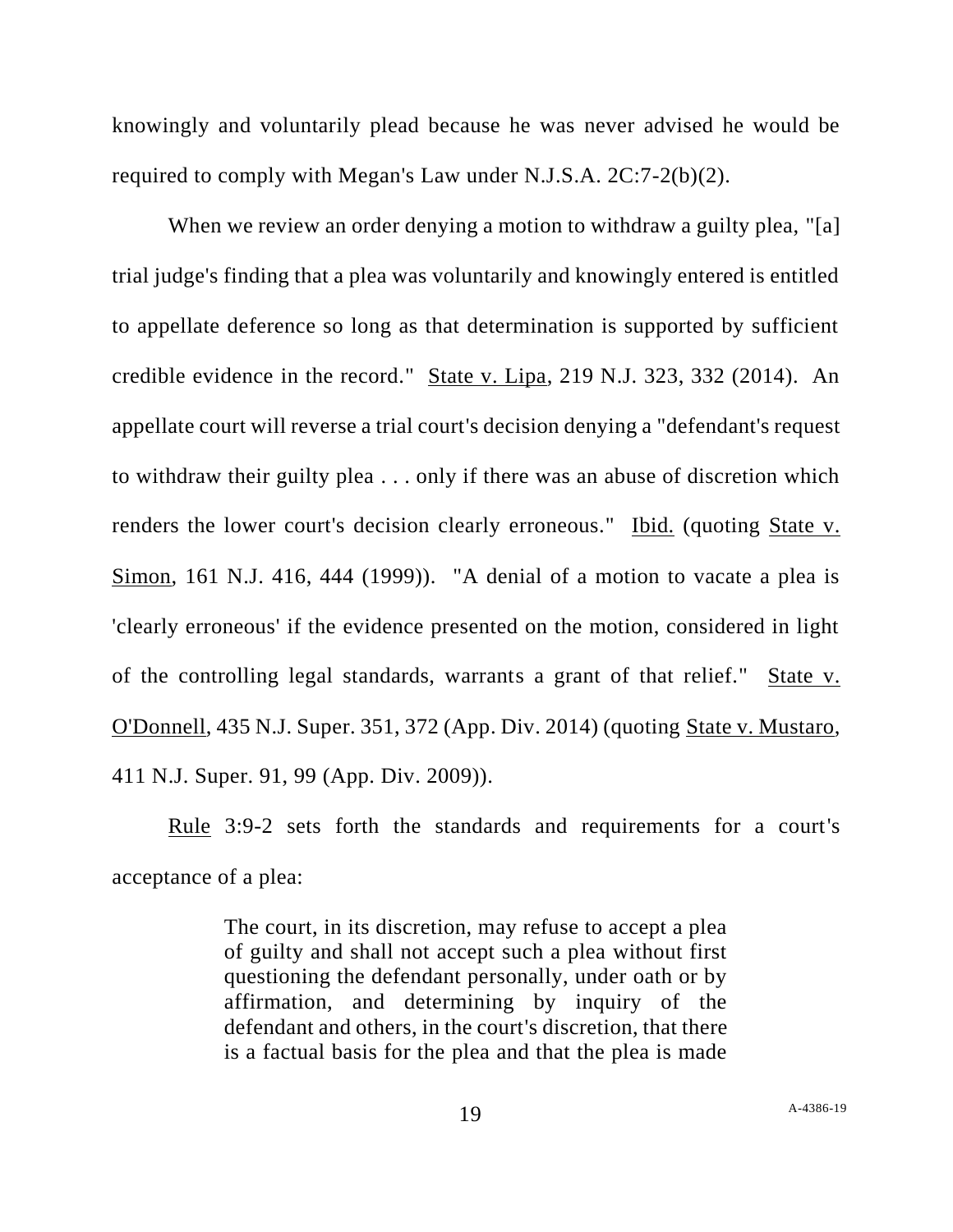voluntarily, not as a result of any threats or of any promises or inducements not disclosed on the record, and with an understanding of the nature of the charge and the consequences of the plea.

[R. 3:9-2.]

Compliance with the requirements of the Rule "ensure[s] that pleas are supported by a factual basis and are entered voluntarily and knowingly, that is, with a full understanding of the charge and the consequences of the plea." Slater, 198 N.J. at 154-55.

A court's "[c]onsideration of a plea withdrawal request can and should begin with proof that before accepting the plea, the [plea] court followed the dictates of Rule 3:9-2." Slater, 198 N.J. at 155. For example, in Slater, ibid., the Court cited State v. Barboza, where it was held that when a plea is accepted without the factual basis required under Rule 3:9-2, "the plea, the judgment of conviction, and the sentence must be vacated, the dismissed charges reinstated, and [the] defendant allowed to re-plead or to proceed to trial." 115 N.J. 415, 420 (1989).

"For a plea to be knowing, intelligent and voluntary" under Rule 3:9-2, "the defendant must understand the nature of the charge and the consequences of the plea." State v. Johnson, 182 N.J. 232, 236 (2005). In Johnson, the Court held that a defendant who pleaded guilty to offenses subject to the mandatory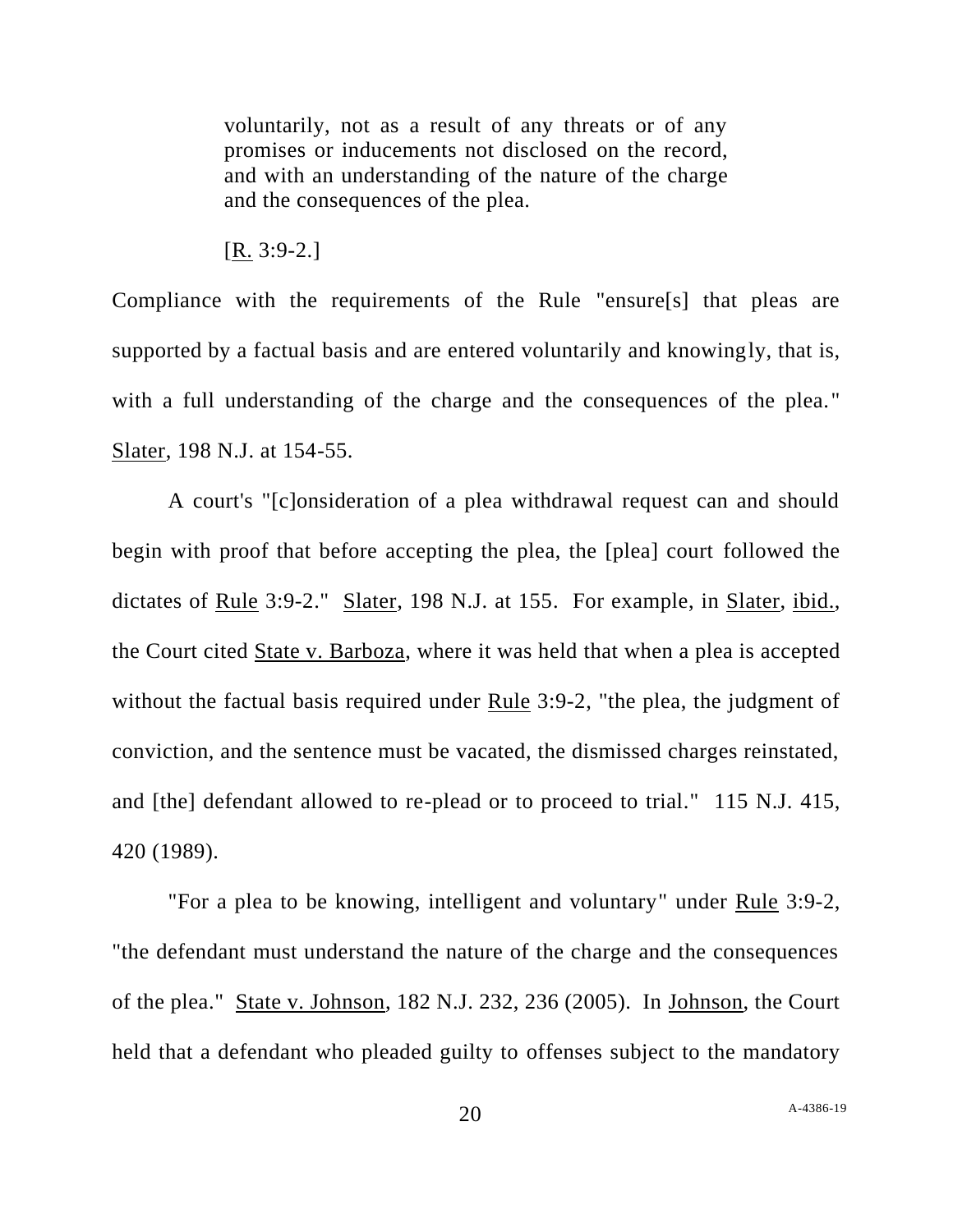periods of parole supervision required under the No Early Release Act (NERA), N.J.S.A. 2C:43-7.2, was "entitled to seek the vacation of his [guilty] plea" because "the period of NERA parole supervision constitutes both a direct and penal consequence about which [the] defendant, in his plea colloquy and plea form, was not informed." Id. at 240-241. The Court, however, made clear that a defendant seeking to vacate his guilty plea based on being misinformed about the penal consequences must also show "he is prejudiced by enforcement of the agreement. The plea will not be vacated if knowledge of the consequences would not have made any difference in the defendant's decision to plead." Id. at 241-42 (quoting State v. Howard, 110 N.J. 113, 123 (1988)) (internal citations omitted).

Where the trial court has not conducted an evidentiary hearing on a motion to withdraw a guilty plea, "we may exercise de novo review over the factual inferences the trial court has drawn from the documentary record." O'Donnell, 435 N.J. Super. at 373. As noted, that task is made difficult here because the parties failed to provide the motion papers, see R. 2:6-1(a)(1), and the record on appeal lacks any affidavits, certifications, or other competent evidence establishing the facts upon which the parties relied before the motion court, see R. 1:6-6.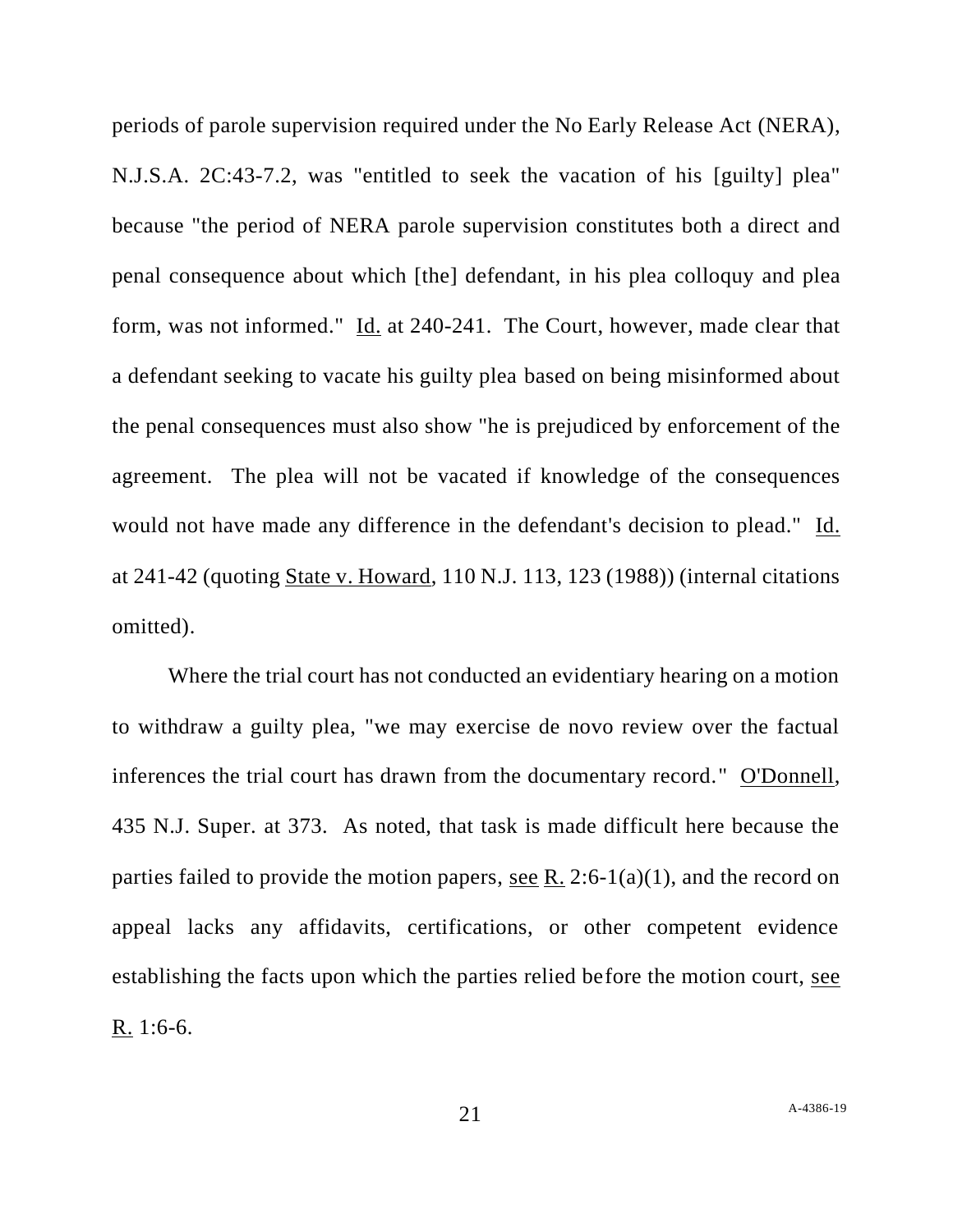Nonetheless, we recognize the parties do not dispute the authenticity of the documents—including the plea form, judgments of conviction, and the 1997 letter from the plea and sentencing judge—that support a reasonable inference defendant may not have been informed of the Megan's Law consequences of his guilty plea to fourth-degree criminal sexual contact when he pleaded in 1996. In addition, the available record shows the court did not apply the correct legal standard in its analysis of defendant's plea withdrawal motion because, contrary to the Court's instruction in Slater, the motion court did not first determine if the plea court "followed the dictates of Rule 3:9-2." Slater, 198 N.J. at 155. That is, in its analysis of defendant's motion, the court erred by failing to first determine if defendant's plea was entered with a full understanding of the Megan's Law consequences of his conviction. See ibid.; see also State ex rel. B.P.C., 421 N.J. Super. 329, 356 (App. Div. 2011) (explaining a court considering a plea withdrawal motion where the defendant claims he was not informed of the Megan's Law consequences of the plea must determine if the plea was made with an understanding of those consequences).

Moreover, even assuming defendant was not aware of the Megan's Law consequences of his plea, the court did not consider or determine whether the failure to inform defendant about those consequences "under N.J.S.A. 2C:7-2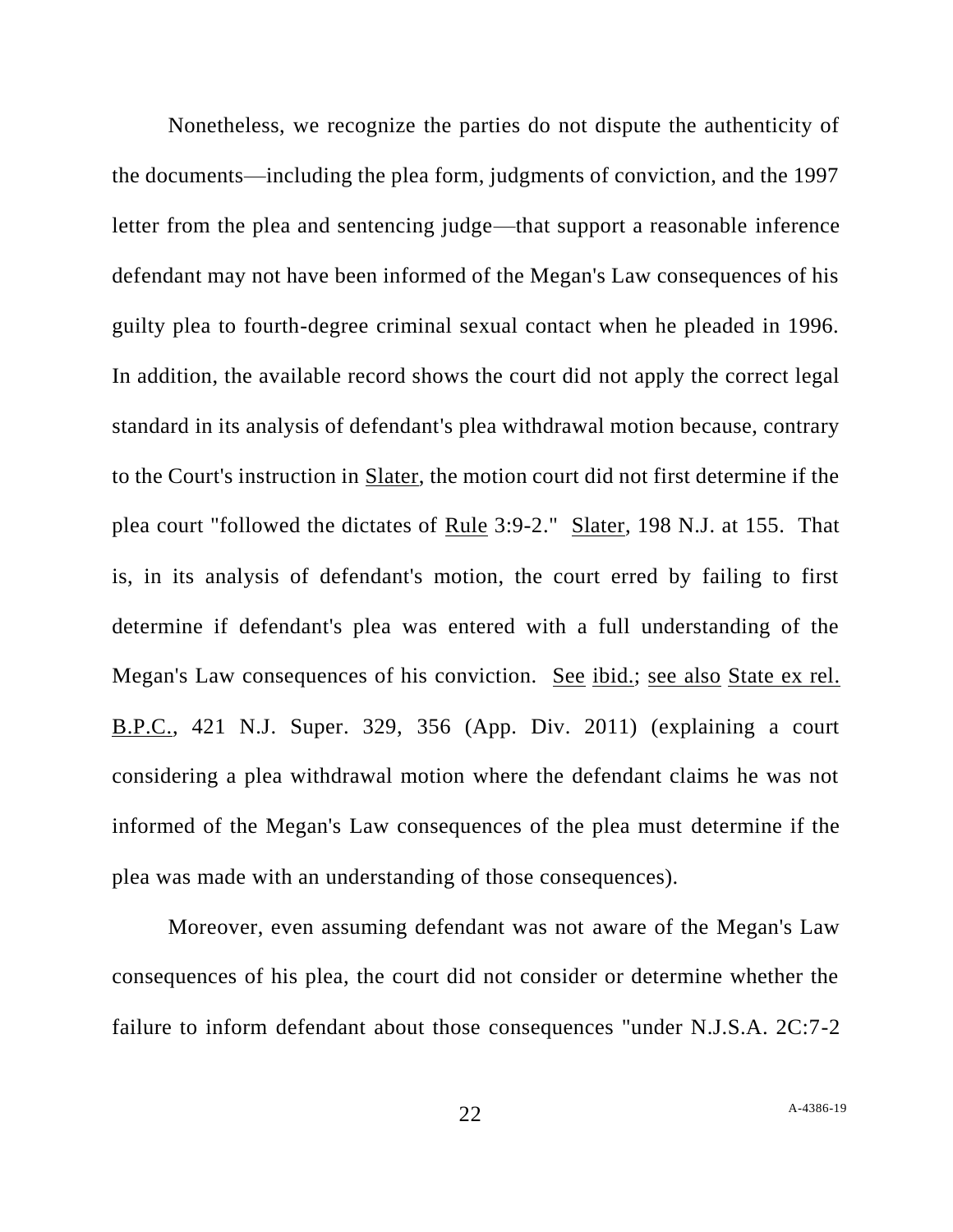'materially affected his decision to plead guilty.'" B.P.C., 421 N.J. Super. at 356 (quoting Johnson, 182 N.J. at 244). As we explained in State v. J.J., a defendant who is not informed of the mandatory Megan's Law consequences of a plea shall be permitted to withdraw the plea subject to a hearing "for a determination whether a more detailed explication of the requirements of Megan's Law would have affected defendant's decision to plead guilty." 397 N.J. Super. 91, 103 (App. Div. 2007).

Here, despite the parties' non-compliance with Rule  $2:6-1(a)(1)$ , we are convinced the lack of any analysis by the court concerning whether defendant made a knowing decision to plead, and whether any purported lack of knowledge by defendant concerning the Megan's Law consequences of the plea materially affected defendant's decision to plead, B.P.C., 421 N.J. Super. at 356, warrant a remand for the court to reconsider defendant's motion to withdraw his guilty plea. It is also apparent there are factual disputes suggested by the documents provided in the appendices that are attendant to those issues and that require resolution at a plenary hearing.

We therefore vacate the court's order denying defendant's motion to withdraw his guilty plea and remand for a plenary hearing to determine if defendant's plea was made knowingly as required under Rule 3:9-2. If the court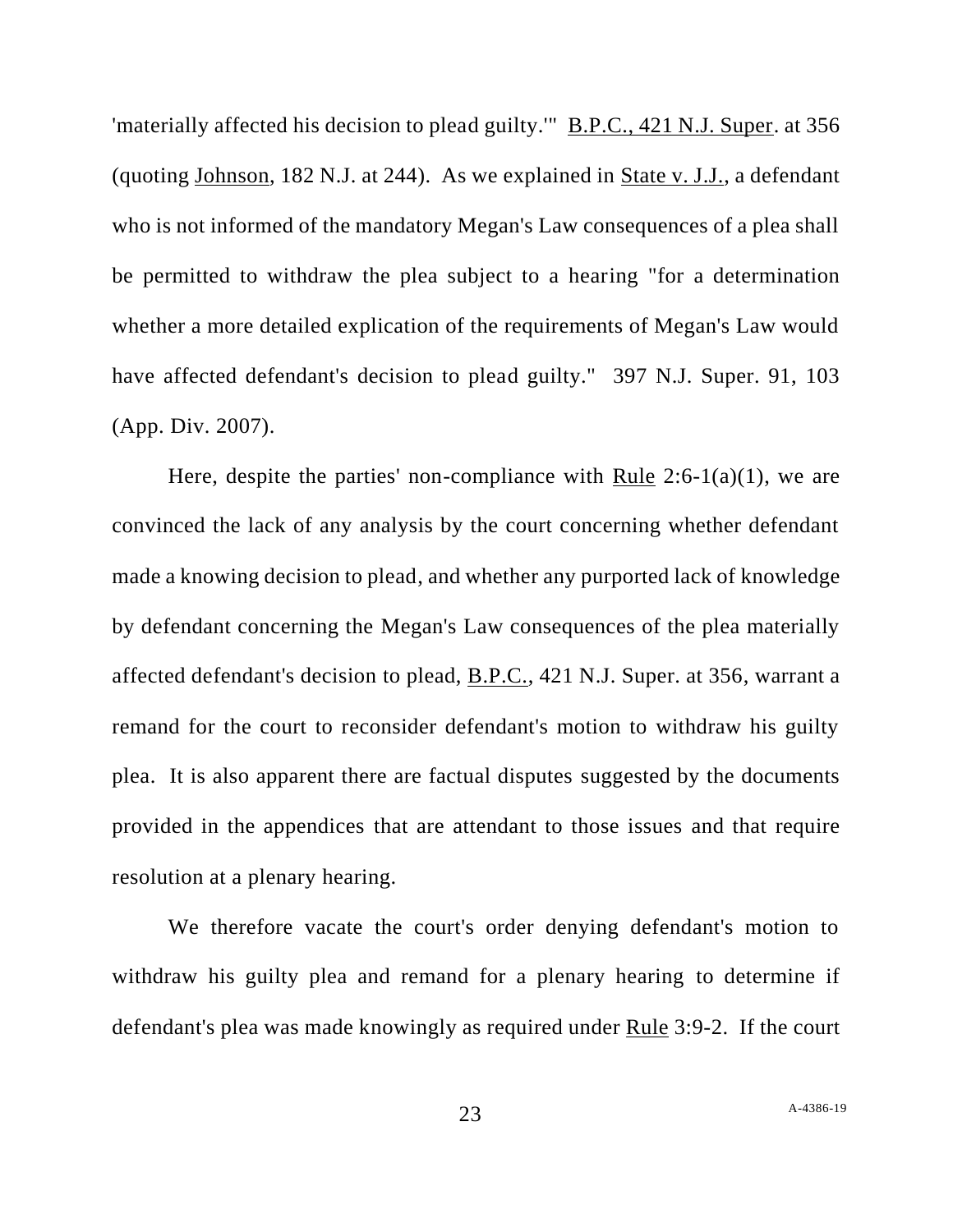determines defendant's plea was not made knowingly because he was not aware of the Megan's Law consequences of his conviction for fourth-degree criminal sexual contact of a minor, the court shall not set aside his guilty plea unless the court determines defendant carried his burden of establishing "how the omission of information about the registration requirements" under Megan's Law "'materially affected his decision to plead guilty." B.P.C., 421 N.J. Super. at 356 (quoting Johnson, 182 N.J. at 244); see also J.J., 397 N.J. Super. at 103. If the court concludes defendant is not entitled to withdraw his guilty plea based on those determinations, it shall then determine whether defendant is entitled to withdrawal of his plea based on its application of the Slater factors. See Slater, 198 N.J. at 157-58.

We do not express an opinion on the merits of any of the issues that will be considered by the court on remand, nor do we limit the parties' proofs at the remand hearing. The court shall decide defendant's motion anew on the evidence presented on remand, and the court shall conduct such proceedings as it deems appropriate and necessary to properly decide the issues presented by defendant's motion.

In sum, the court's order denying defendant's motion to correct an illegal sentence is affirmed. We vacate the court's order denying defendant's motion to